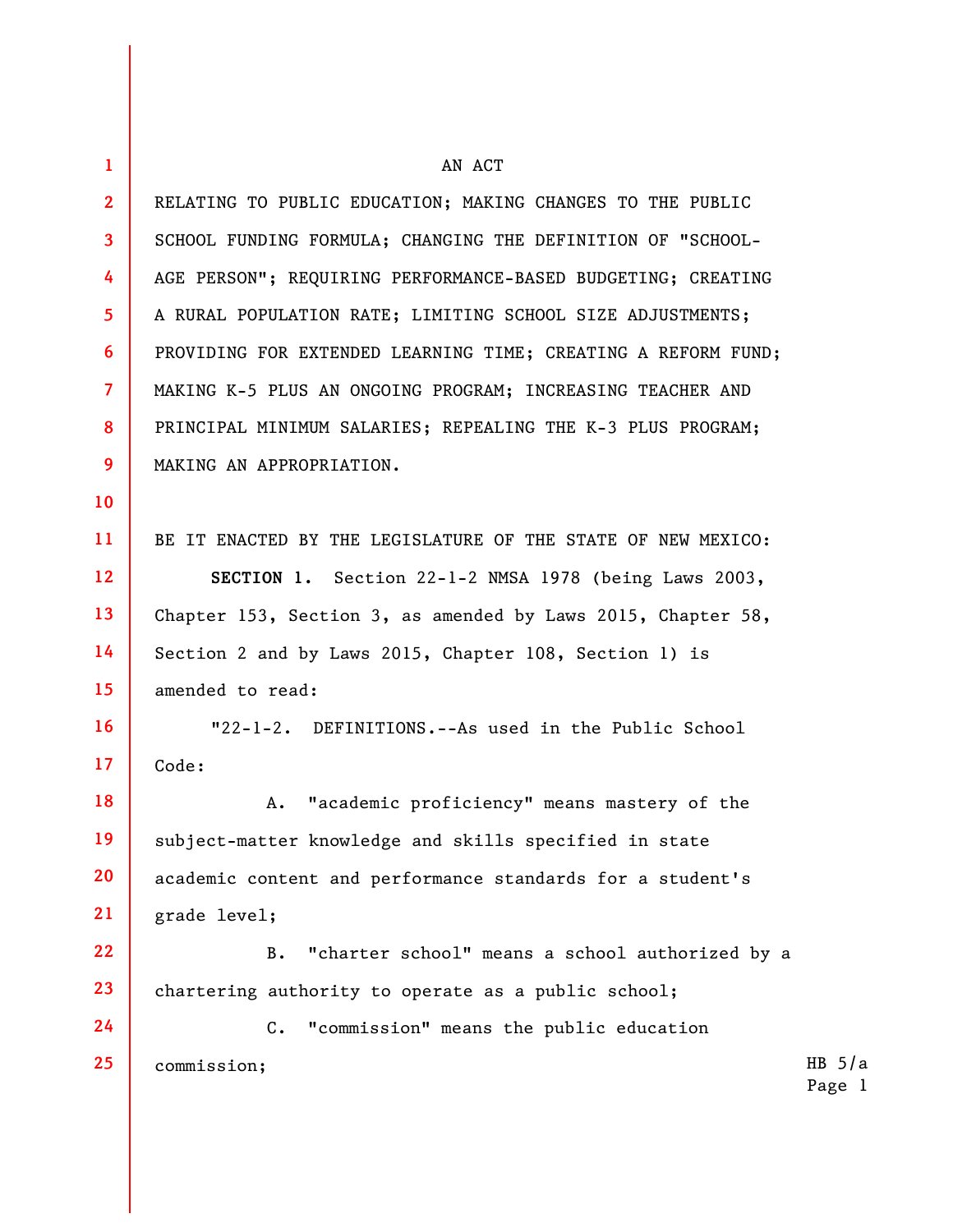**1 2**  D. "department" means the public education department;

**3** 

**4** 

**5** 

**6** 

**7** 

**15** 

**16** 

E. "home school" means the operation by the parent of a school-age person of a home study program of instruction that provides a basic academic educational program, including reading, language arts, mathematics, social studies and science;

**8 9 10 11 12 13 14**  F. "instructional support provider" means a person who is employed to support the instructional program of a school district, including educational assistant, school counselor, social worker, school nurse, speech-language pathologist, psychologist, physical therapist, occupational therapist, recreational therapist, marriage and family therapist, interpreter for the deaf and diagnostician;

G. "licensed school employee" means teachers, school administrators and instructional support providers;

**17 18**  H. "local school board" means the policy-setting body of a school district;

**19 20**  I. "local superintendent" means the chief executive officer of a school district;

**21 22**  J. "parent" includes a guardian or other person having custody and control of a school-age person;

HB  $5/a$ Page 2 **23 24 25**  K. "private school" means a school, other than a home school, that offers on-site programs of instruction and that is not under the control, supervision or management of a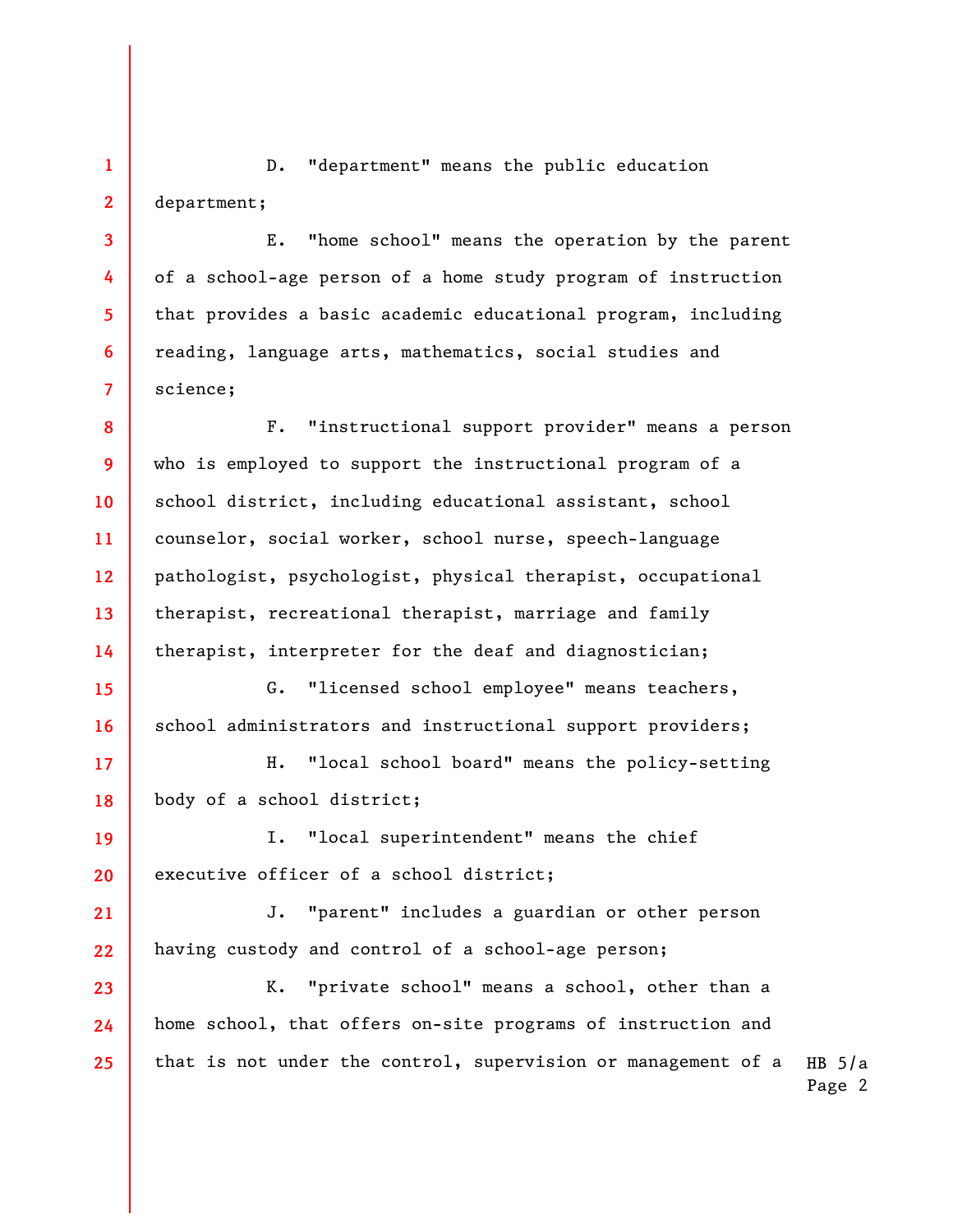## local school board;

**1** 

**16** 

**17** 

**18** 

**19** 

**20** 

**21** 

**22** 

**2 3 4 5 6 7 8**  L. "public school" means that part of a school district that is a single attendance center in which instruction is offered by one or more teachers and is discernible as a building or group of buildings generally recognized as either an elementary, middle, junior high or high school or any combination of those and includes a charter school;

**9 10 11**  M. "school" means a supervised program of instruction designed to educate a student in a particular place, manner and subject area;

**12 13 14 15**  N. "school administrator" means a person licensed to administer in a school district and includes school principals, central district administrators and charter school head administrators;

O. "school-age person" means a person who is at least five years of age prior to 12:01 a.m. on September 1 of the school year, who has not received a high school diploma or its equivalent and who has not reached the person's twenty-second birthday on the first day of the school year and meets other criteria provided in the Public School Finance Act;

**23 24 25**  P. "school building" means a public school, an administration building and related school structures or facilities, including teacher housing, that is owned,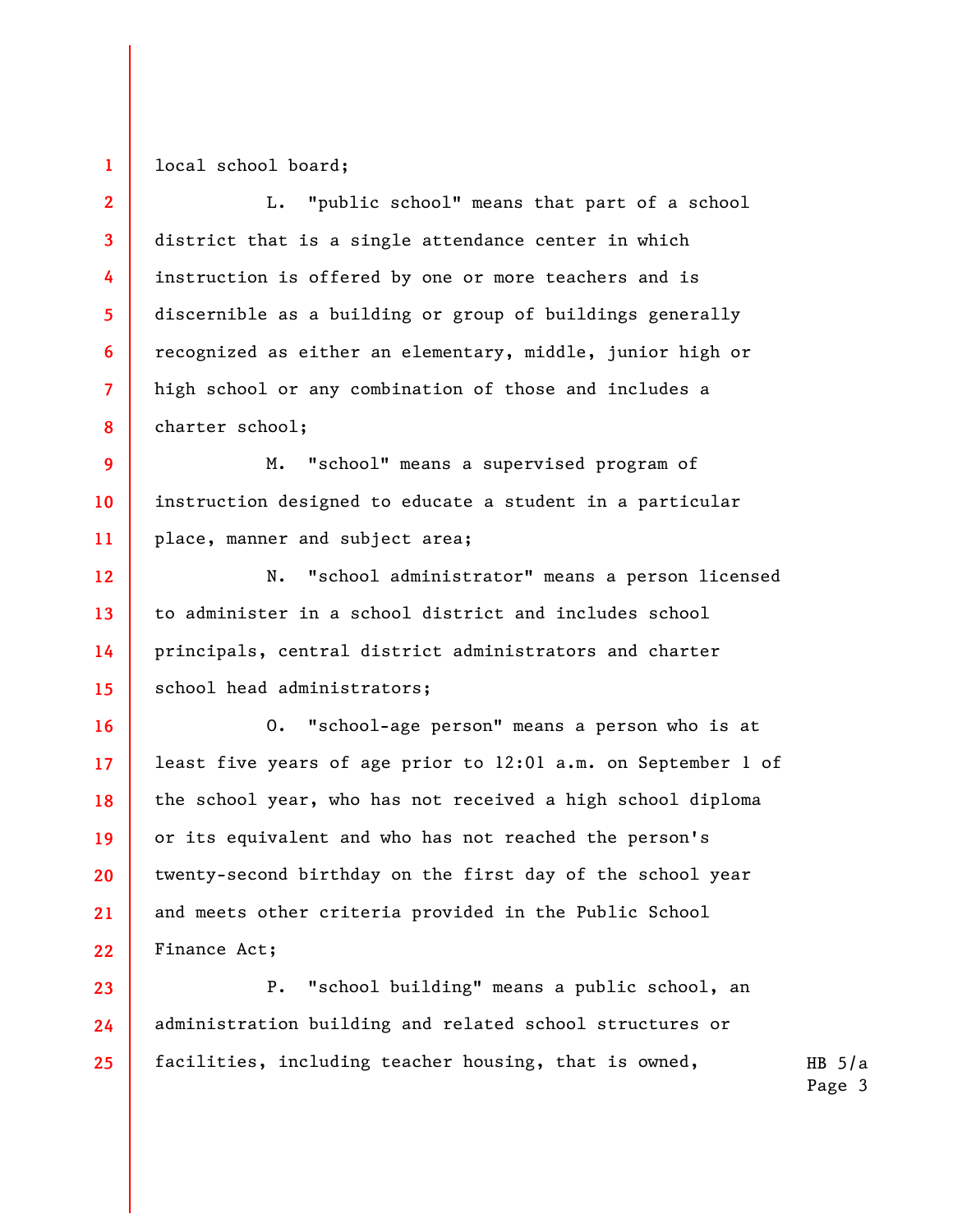acquired or constructed by the school district as necessary to carry out the functions of the school district;

**1** 

**2** 

**3** 

**4** 

**5** 

**6** 

Q. "school bus private owner" means a person, other than a school district, the department, the state or any other political subdivision of the state, that owns a school bus;

**7 8 9 10**  R. "school district" means an area of land established as a political subdivision of the state for the administration of public schools and segregated geographically for taxation and bonding purposes;

**11 12**  S. "school employee" includes licensed and nonlicensed employees of a school district;

**13 14 15**  T. "school principal" means the chief instructional leader and administrative head of a public school;

**16 17 18**  U. "school year" means the total number of contract days offered by public schools in a school district during a period of twelve consecutive months;

**19 20**  V. "secretary" means the secretary of public education;

HB  $5/a$ **21 22 23 24 25**  W. "state agency" or "state institution" means the New Mexico military institute, New Mexico school for the blind and visually impaired, New Mexico school for the deaf, New Mexico boys' school, girls' welfare home, New Mexico youth diagnostic and development center, Sequoyah adolescent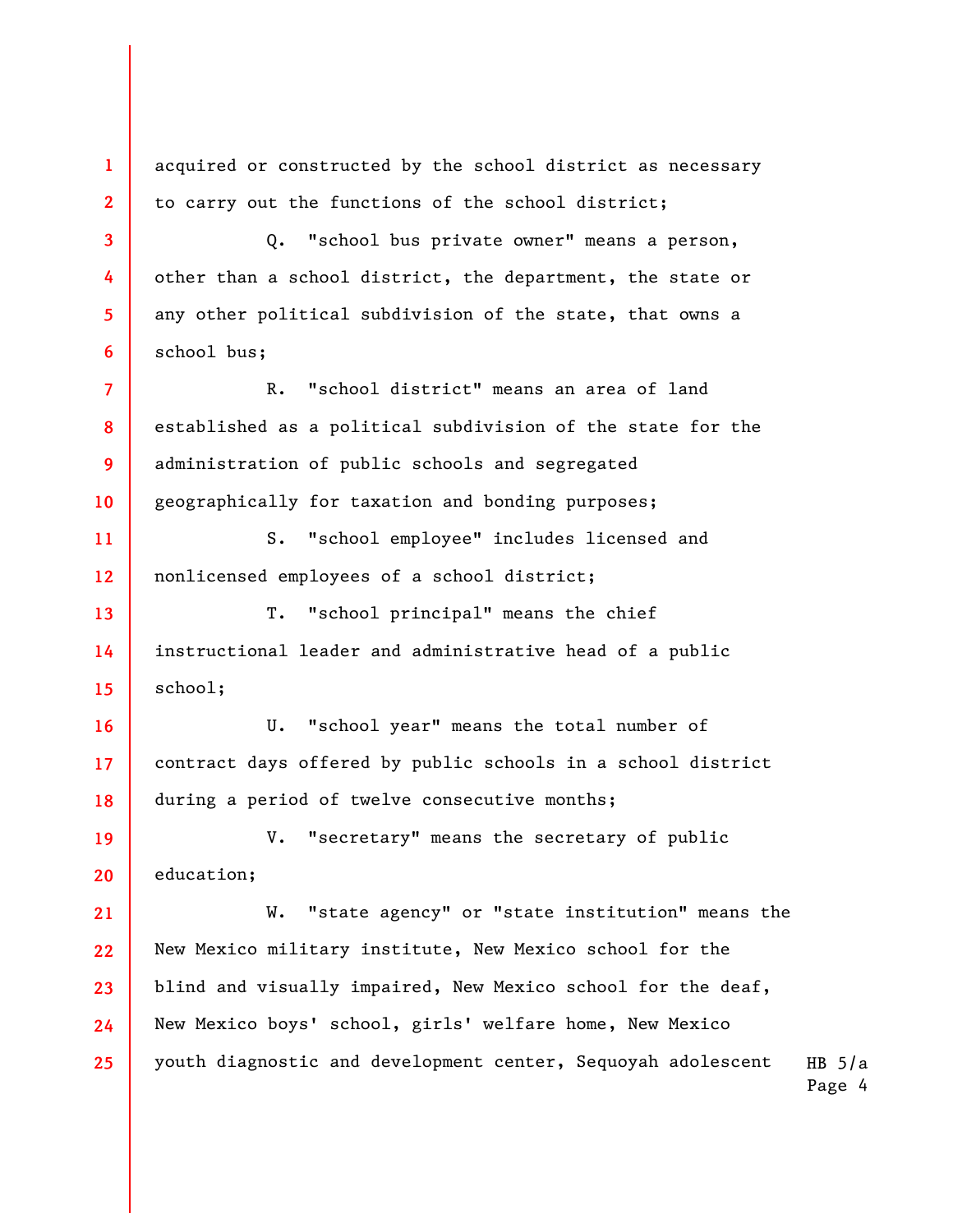**1 2 3 4**  treatment center, Carrie Tingley crippled children's hospital, New Mexico behavioral health institute at Las Vegas and any other state agency responsible for educating resident children;

X. "state educational institution" means an institution enumerated in Article 12, Section 11 of the constitution of New Mexico;

**5** 

**6** 

**7** 

**19** 

**20** 

**23** 

**24** 

**25** 

**8 9**  Y. "substitute teacher" means a person who holds a certificate to substitute for a teacher in the classroom;

**10 11 12 13 14 15 16**  Z. "teacher" means a person who holds a level one, two or three-A license and whose primary duty is classroom instruction or the supervision, below the school principal level, of an instructional program or whose duties include curriculum development, peer intervention, peer coaching or mentoring or serving as a resource teacher for other teachers;

**17 18**  AA. "certified school instructor" means a licensed school employee; and

BB. "certified school employee" or "certified school personnel" means a licensed school employee."

**21 22 SECTION 2.** A new section of the Public School Code is enacted to read:

"SHORT TITLE.--Sections 2 through 5 of this act may be cited as the "K-5 Plus Act"."

> HB  $5/a$ **SECTION 3.** A new section of the Public School Code is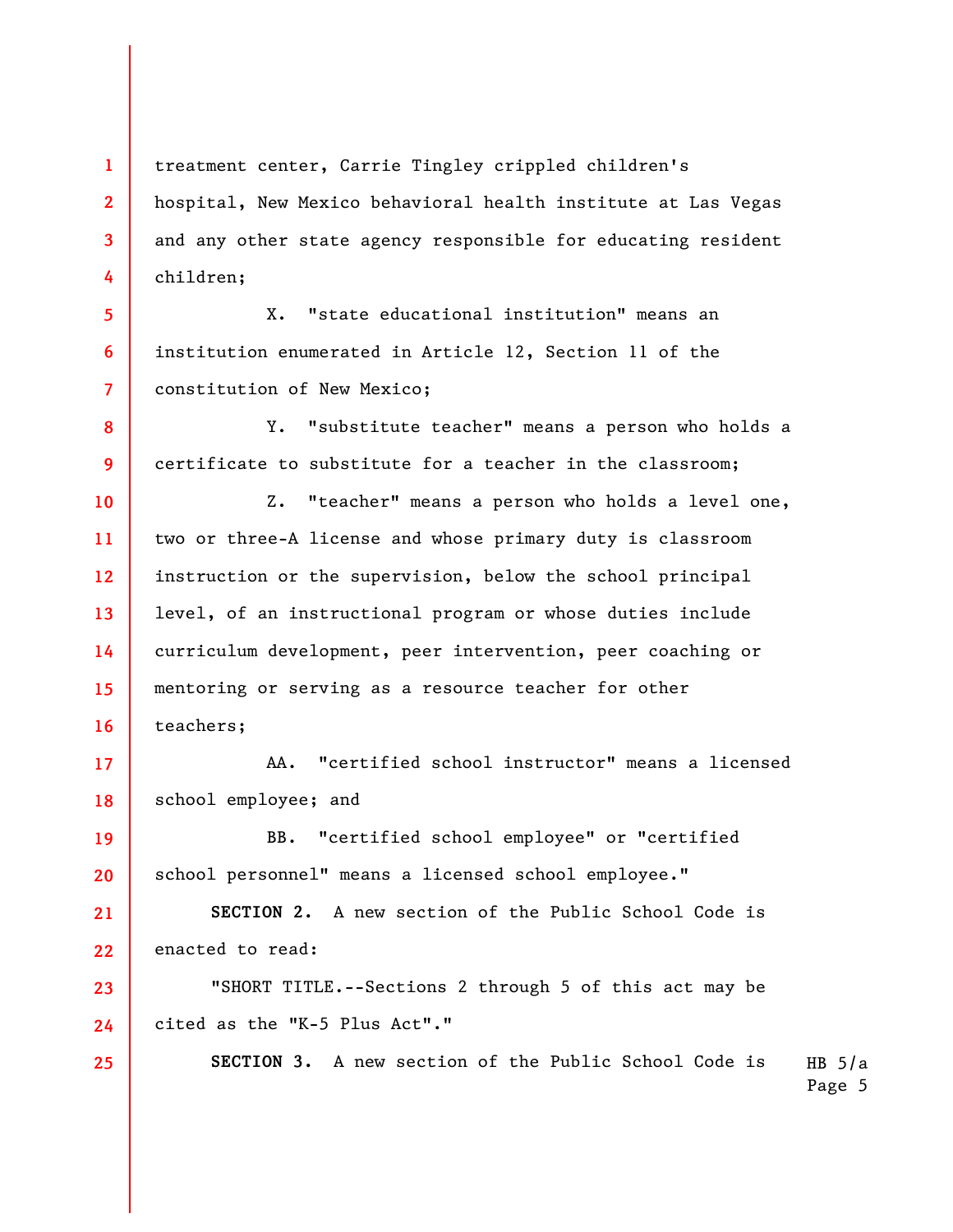**1** 

enacted to read:

**2 3 4 5 6 7 8 9 10 11 12 13 14 15 16 17 18 19 20 21 22 23 24 25**  "K-5 PLUS--ELIGIBILITY--REQUIREMENTS.-- A. A school district or charter school may apply to participate in the K-5 plus program and is eligible to receive program units for students enrolled in elementary schools approved by the department to participate in the K-5 plus program. In approving schools for participation in K-5 plus, the department shall prioritize elementary schools: (1) in which eighty percent or more of the elementary school's students are eligible for free or reduced-fee lunch; (2) that are low-performing elementary schools; (3) that participated in the 2018 K-3 plus or K-5 plus program; and (4) that meet criteria established by department rule. B. Each K-5 plus program shall: (1) provide no fewer than twenty-five additional instructional days prior to the start of the regular school year; (2) keep students that participate in the K-5 plus program with the same teacher and cohort of students during the regular school year; (3) include additional professional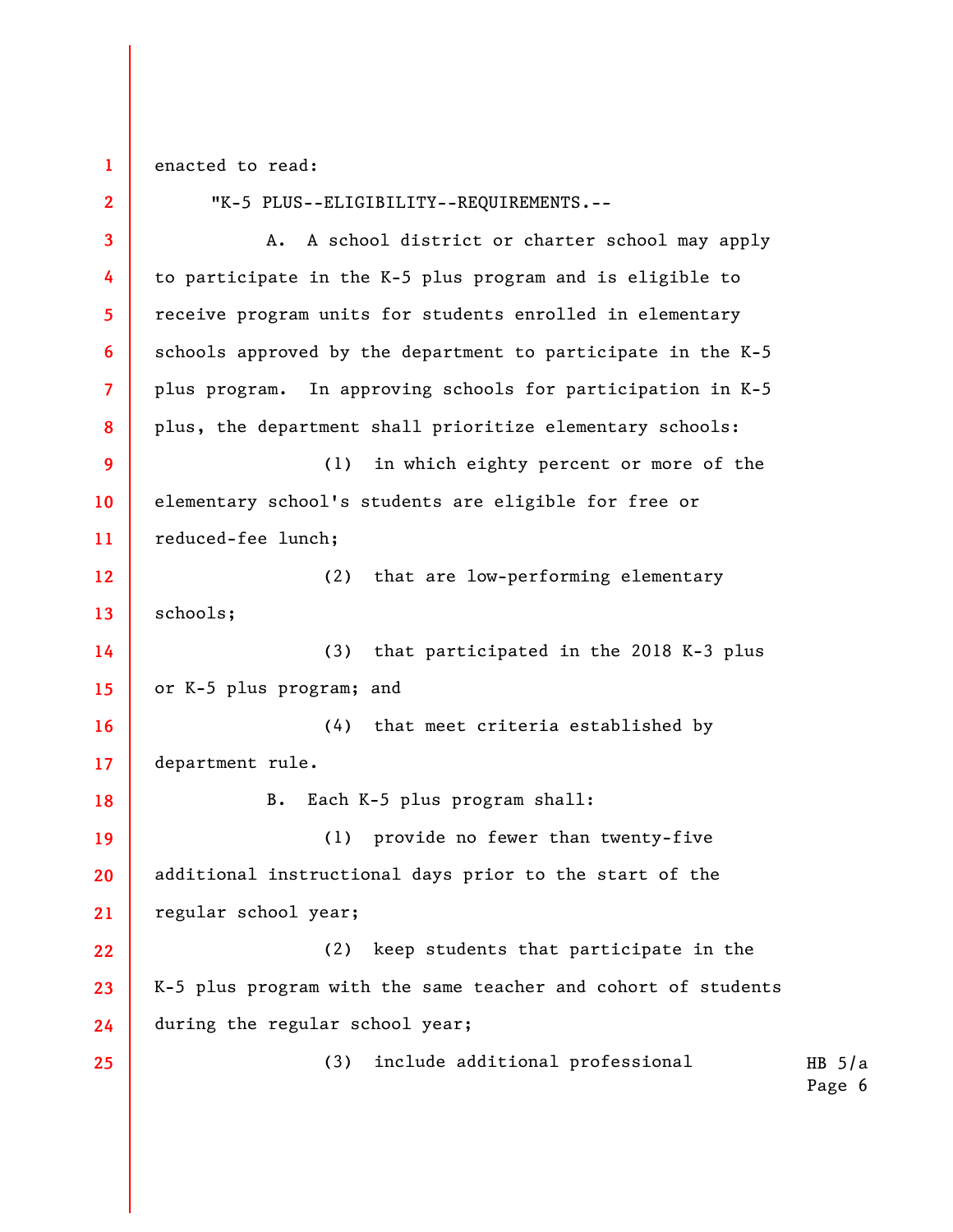HB  $5/a$ Page 7 **1 2 3 4 5 6 7 8 9 10 11 12 13 14 15 16 17 18 19 20 21 22 23 24 25**  development for K-5 plus teachers in how young children learn to read; and (4) be implemented school-wide. C. An elementary school is ineligible for K-5 plus program units if it fails to meet the requirements of Subsection B of this section." **SECTION 4.** A new section of the Public School Code is enacted to read: "K-5 PLUS--OVERSIGHT--REPORTING.-- A. The department shall: (1) enforce the provisions of the K-5 Plus Act; (2) issue rules for the development and implementation of K-5 plus programs; (3) assist school districts and charter schools in developing and evaluating K-5 plus programs; (4) develop and disseminate information on best practices in the area of academic success of early learners; (5) establish reporting and evaluation requirements, including student and program assessments, for schools participating in the program; (6) annually report to the legislature and the governor on the efficacy of K-5 plus programs; and (7) establish a K-5 plus advisory committee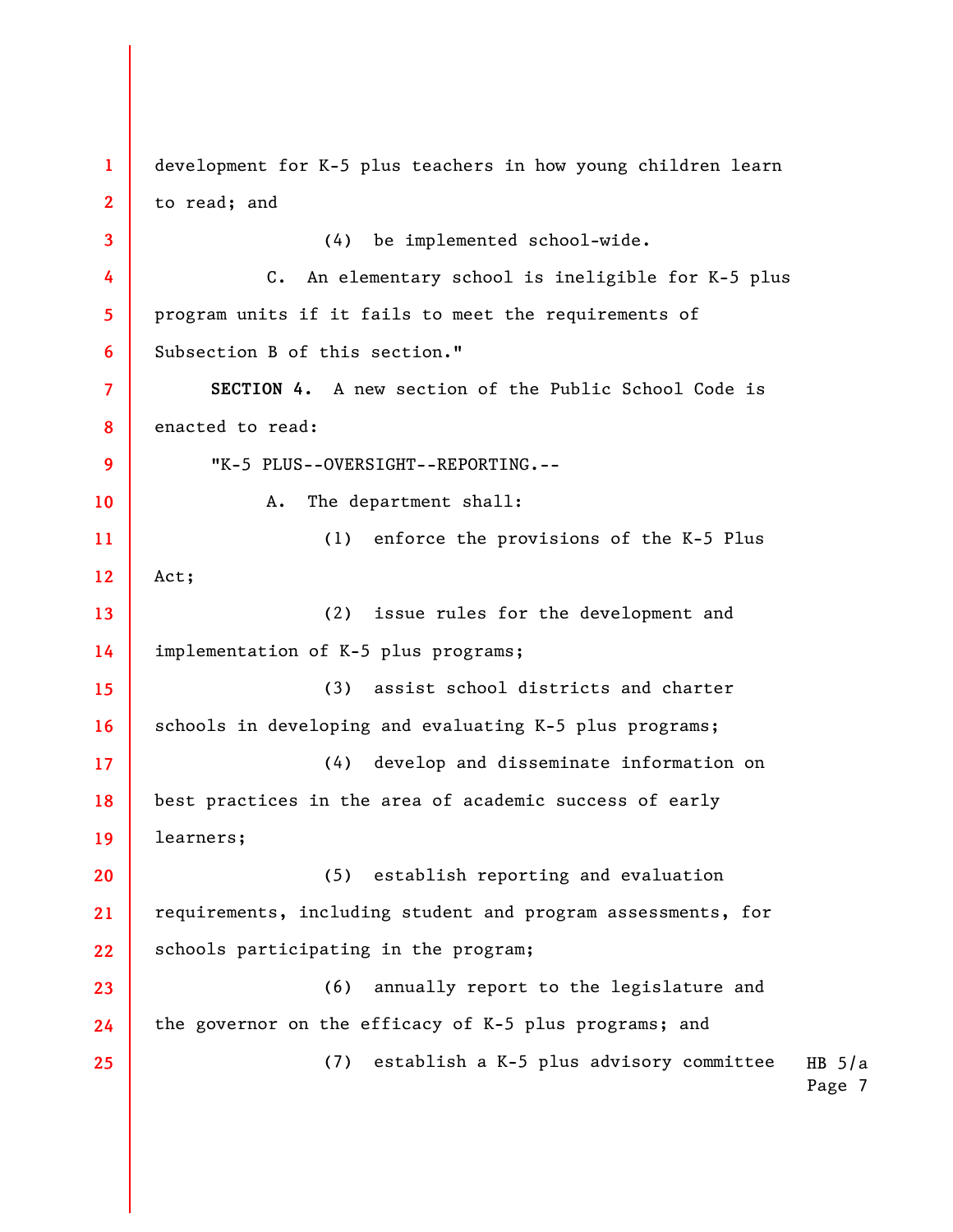composed of representatives of school districts and charter schools that participate in the K-5 plus program, the legislative education study committee, the legislative finance committee and other stakeholders. The advisory committee shall meet twice a year to advise the department on K-5 plus implementation.

**7 8 9 10**  B. Students participating in K-5 plus shall be evaluated at the beginning of K-5 plus, and their progress shall be measured through department-approved summative and formative assessments."

**11 12 SECTION 5.** A new section of the Public School Code is enacted to read:

**13** 

**16** 

**1** 

**2** 

**3** 

**4** 

**5** 

**6** 

"K-5 PLUS--APPLICATION.--

**14 15 17**  A. School districts and charter schools that wish to participate in the K-5 plus program shall apply to participate in their annual educational plans submitted to the department pursuant to the Public School Finance Act.

**18 19 20 21 22 23 24 25**  B. No later than October 15 of each year, a school district or charter school that wishes to apply for a new K-5 plus program for the next fiscal year shall submit to the department the actual number of students participating in its K-5 plus programs in the current year and an estimate of the number of students the school district or charter school expects will participate in K-5 plus programs in the next year. The department shall not approve a new K-5 plus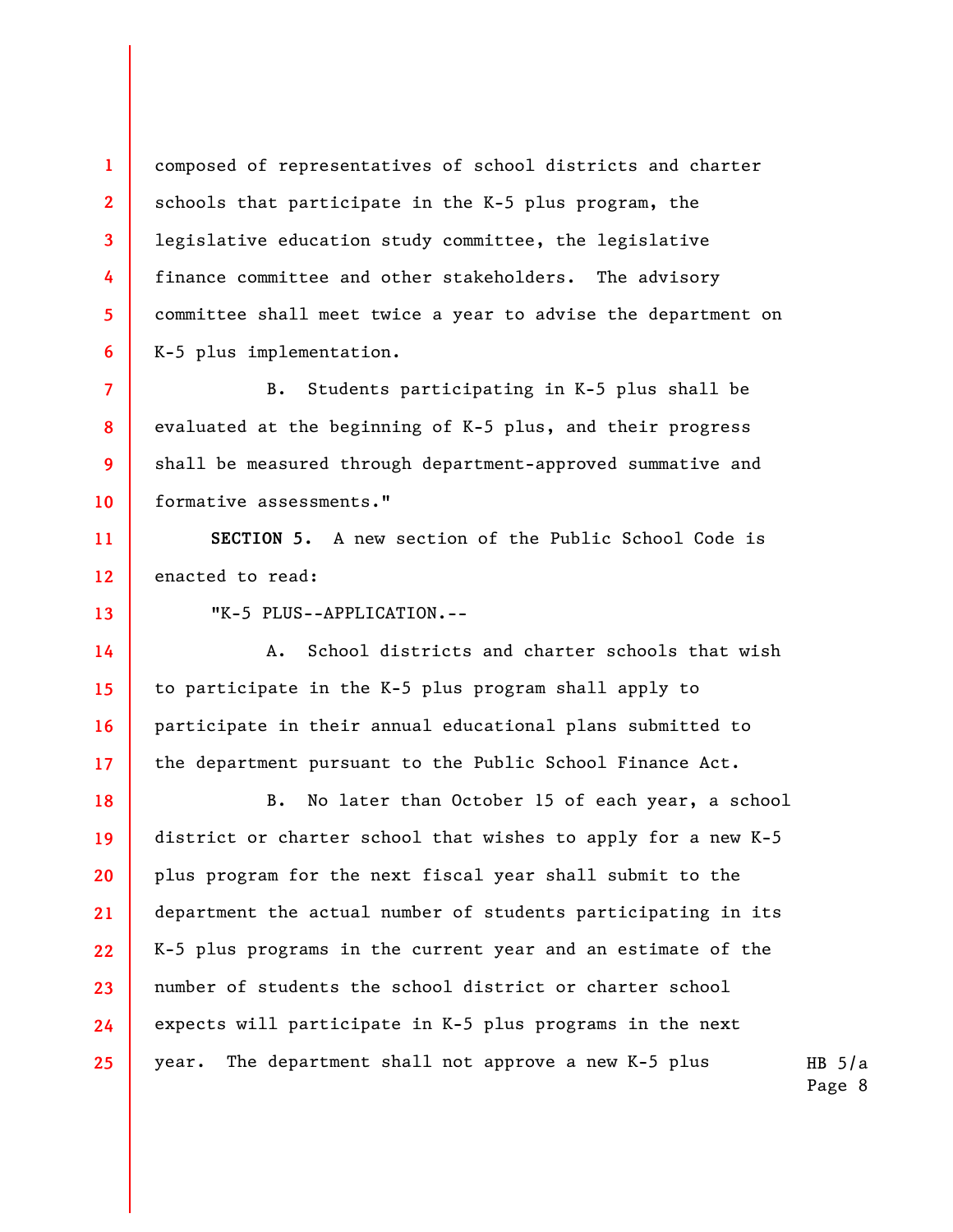program unless the school district or charter school notifies the department of its intent to start a new program as required by this section.

C. No later than November 15 of each year, the department shall notify the legislature of the number of students participating in K-5 plus programs in the current school year and of the number of students projected to participate in K-5 plus programs in the next school year."

**SECTION 6.** Section 22-8-2 NMSA 1978 (being Laws 1978, Chapter 128, Section 3, as amended) is amended to read:

"22-8-2. DEFINITIONS.--As used in the Public School Finance Act:

**13** 

**1** 

**2** 

**3** 

**4** 

**5** 

**6** 

**7** 

**8** 

**9** 

**10** 

**11** 

**12** 

A. "ADM" or "MEM" means membership;

**14 15 16 17 18 19 20 21 22 23 24**  B. "membership" means the total enrollment of qualified students on the current roll of a class or school on a specified day. The current roll is established by the addition of original entries and reentries minus withdrawals. Withdrawals of students, in addition to students formally withdrawn from the public school, include students absent from the public school for as many as ten consecutive school days; provided that withdrawals do not include students in need of early intervention and habitual truants the school district is required to intervene with and keep in an educational setting as provided in Section 22-12-9 NMSA 1978;

**25** 

HB  $5/a$ C. "basic program ADM" or "basic program MEM"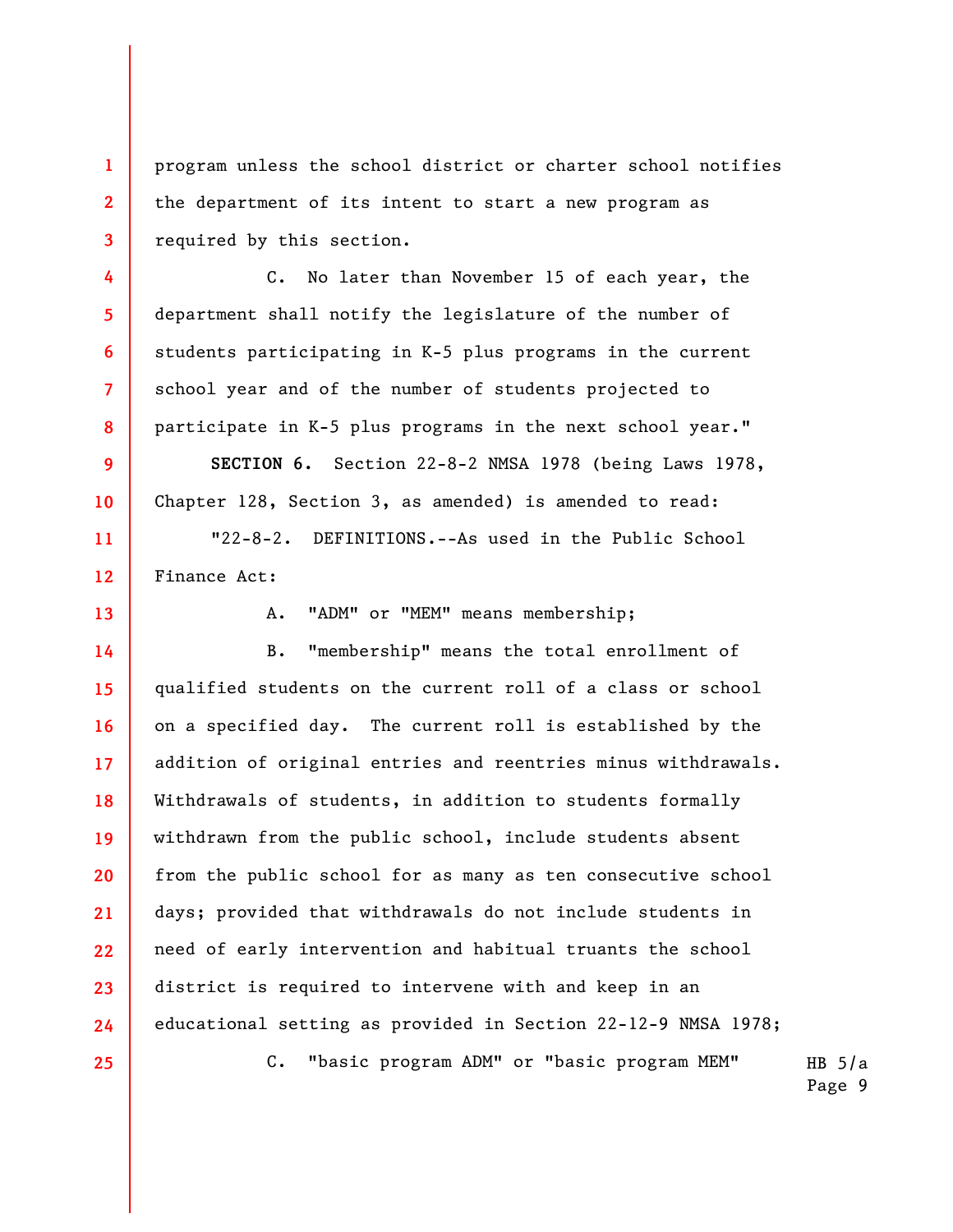means the MEM of qualified students but excludes the fulltime-equivalent MEM in early childhood education and threeand four-year-old students receiving special education services;

D. "cost differential factor" is the numerical expression of the ratio of the cost of a particular segment of the school program to the cost of the basic program in grades four through six;

**9 10**  E. "department" or "division" means the public education department;

**11 12 13 14**  F. "early childhood education ADM" or "early childhood education MEM" means the full-time-equivalent MEM of students attending approved early childhood education programs;

**15 16 17 18 19 20**  G. "full-time-equivalent ADM" or "full-timeequivalent MEM" is that membership calculated by applying to the MEM in an approved public school program the ratio of the number of hours per school day devoted to the program to six hours or the number of hours per school week devoted to the program to thirty hours;

**21 22 23 24**  H. "operating budget" means the annual financial plan and educational plan required to be submitted by a local school board or governing body of a state-chartered charter school;

**25** 

**1** 

**2** 

**3** 

**4** 

**5** 

**6** 

**7** 

**8** 

HB  $5/a$ I. "performance measure" means a quantitative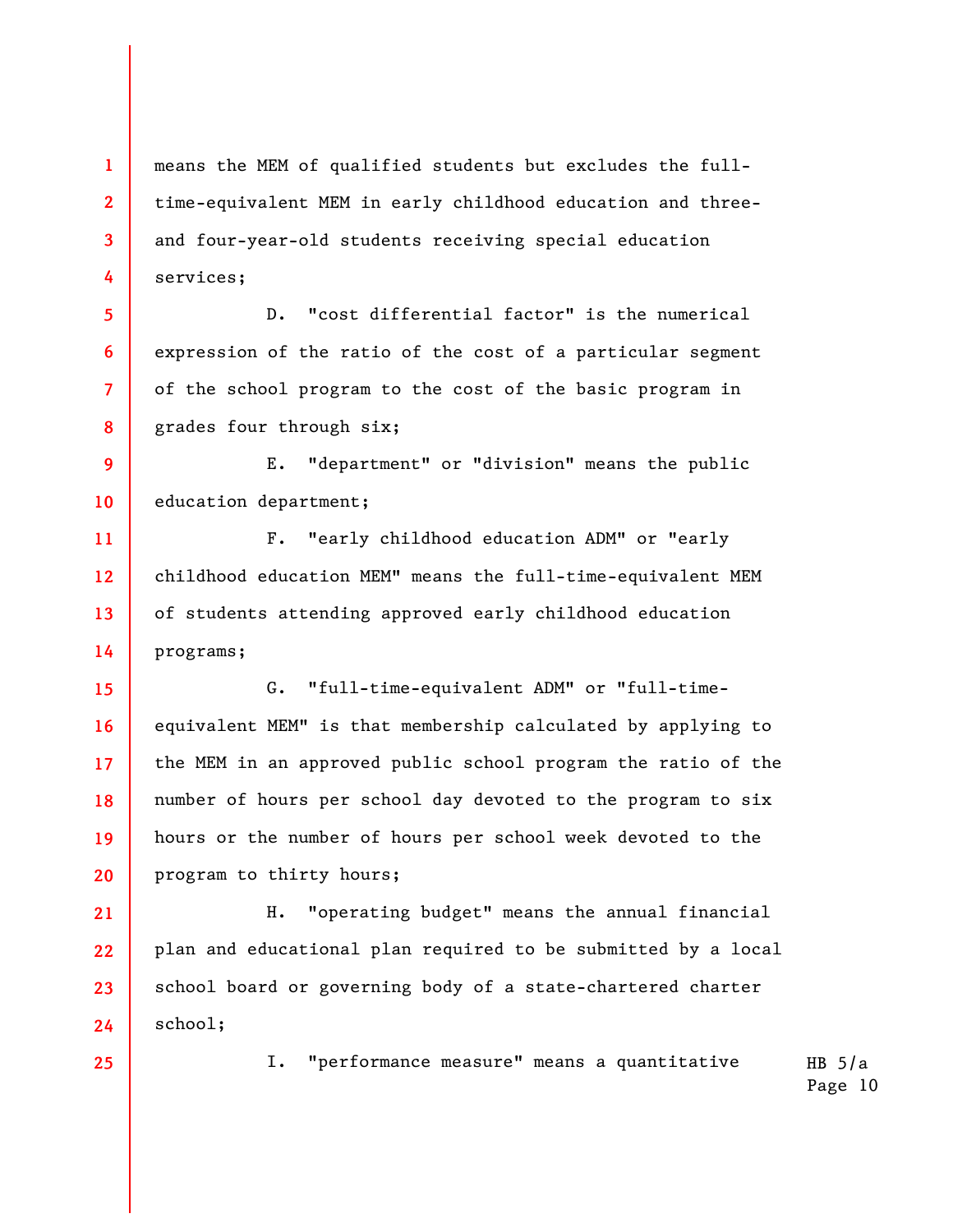**1 2**  indicator used to assess the output or outcome of an approved program;

J. "performance target" means the expected level of performance of a program's performance measure;

K. "program cost" is the product of the total number of program units to which a school district is entitled multiplied by the dollar value per program unit established by the legislature;

**9 10 11 12 13**  L. "program element" is that component of a public school system to which a cost differential factor is applied to determine the number of program units to which a school district is entitled, including MEM, full-time-equivalent MEM, teacher, classroom or public school;

M. "program unit" is the product of the program element multiplied by the applicable cost differential factor;

**17 18 19 20 21**  N. "public money" or "public funds" means all money from public or private sources received by a school district or state-chartered charter school or officer or employee of a school district or state-chartered charter school for public use;

**22 23**  O. "qualified student" means a public school student who:

**24 25** 

**3** 

**4** 

**5** 

**6** 

**7** 

**8** 

**14** 

**15** 

**16** 

(1) has not graduated from high school;

(2) is regularly enrolled in one-half or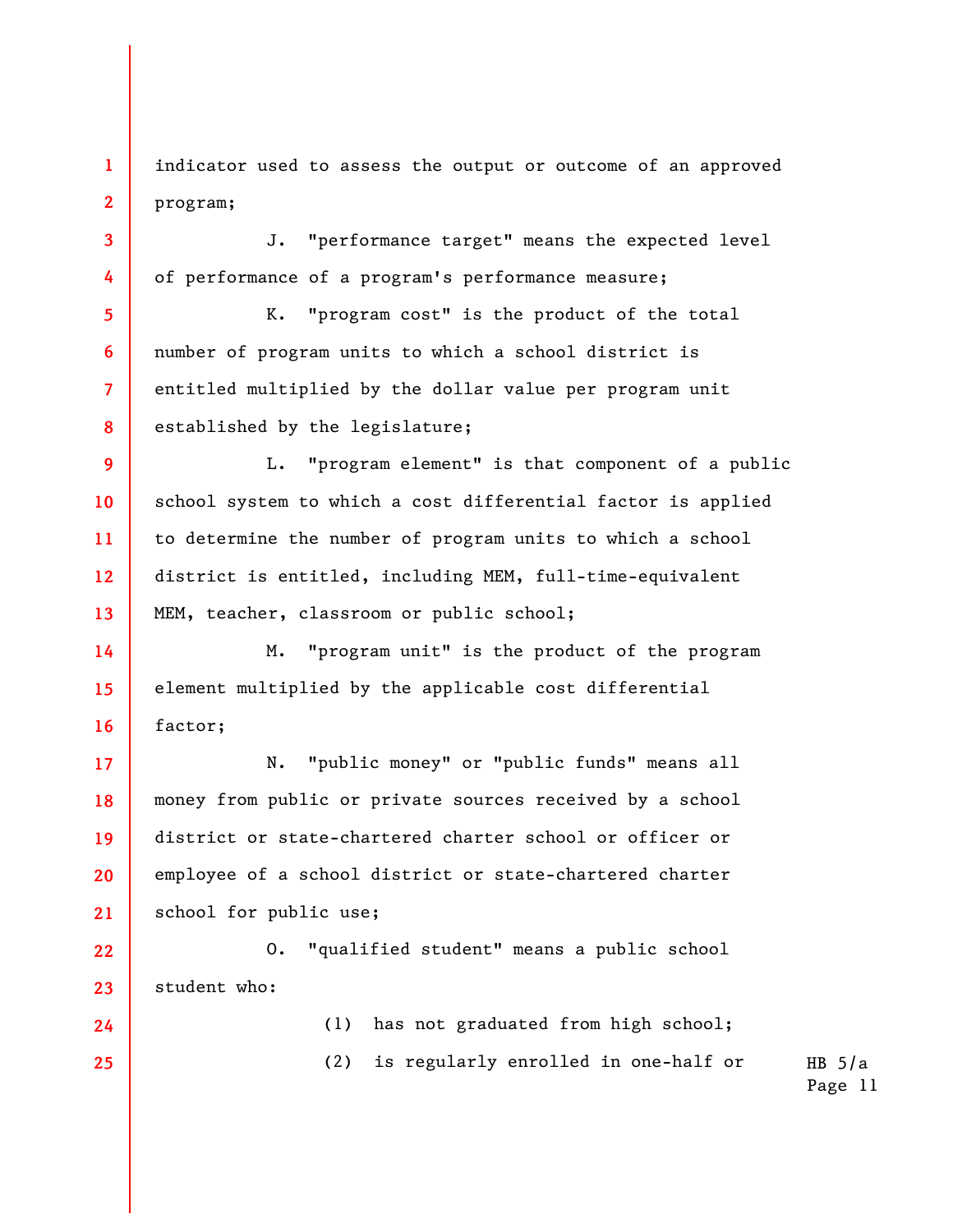HB  $5/a$ **1 2 3 4 5 6 7 8 9 10 11 12 13 14 15 16 17 18 19 20 21 22 23 24 25**  more of the minimum course requirements approved by the department for public school students; and (3) in terms of age and other criteria: (a) is at least five years of age prior to 12:01 a.m. on September 1 of the school year; (b) is at least three years of age at any time during the school year and is receiving special education services pursuant to rules of the department; (c) except as provided in Subparagraph (d) of this paragraph, has not reached the student's twenty-second birthday on the first day of the school year; or (d) has reached the student's twentysecond birthday on the first day of the 2019-2020 school year, is counted in a school district's or charter school's MEM on the third reporting date of the 2018-2019 school year, has been continuously enrolled in the same public school since that reporting date and is still enrolled in that school; P. "rural population rate" means that proportion of the total population within a school district's geographic boundaries that lives in a rural area and not in an urban area as defined by the United States census bureau; Q. "staffing cost multiplier" means: (1) for fiscal year 2019, the instructional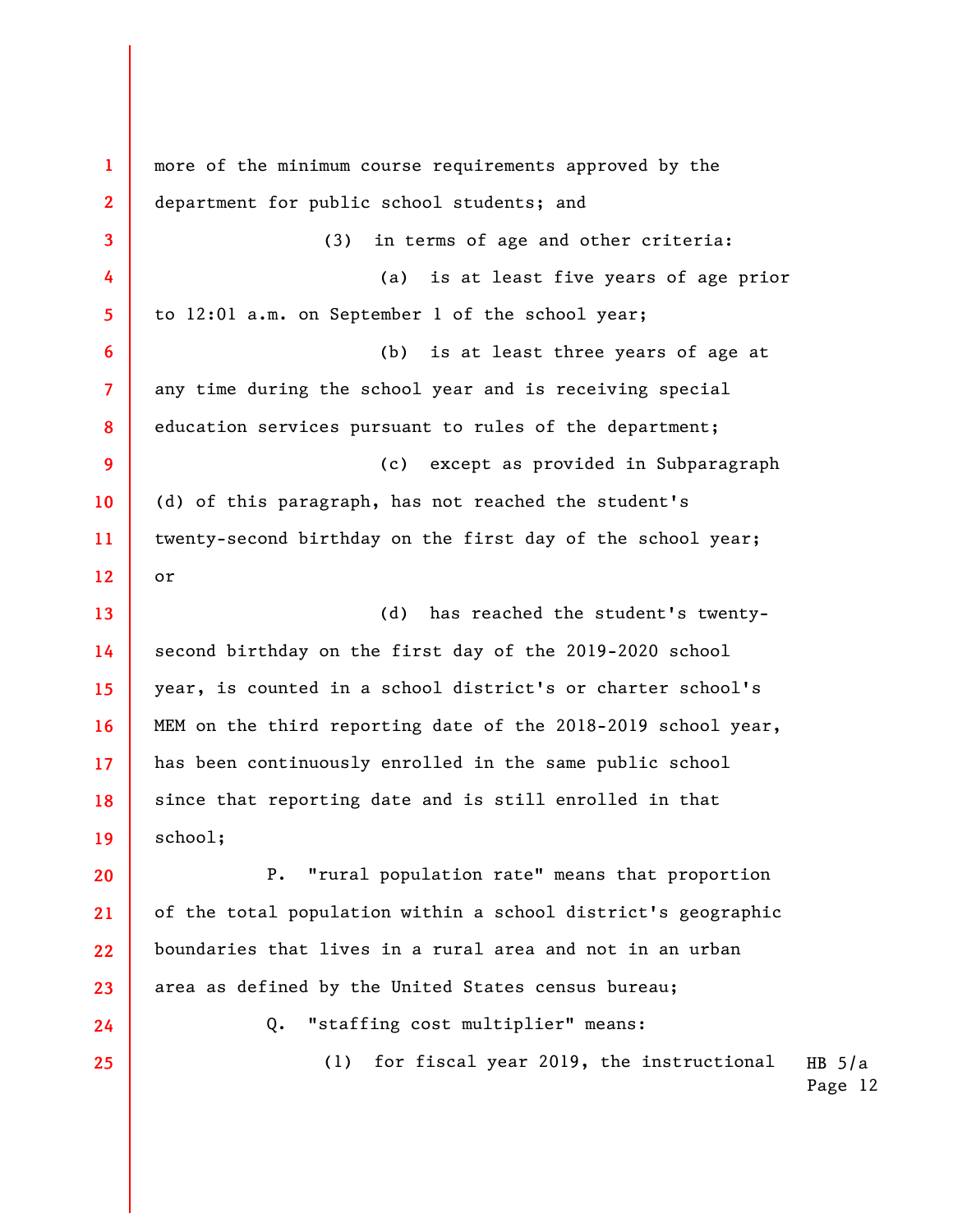**1**  staff training and experience index;

**2** 

**3** 

**4** 

**5** 

**6** 

**7** 

**8** 

**9** 

**16** 

**17** 

**20** 

(2) for fiscal year 2020, the weighted average of the instructional staff training and experience index at seventy-five percent and the teacher cost index at twenty-five percent;

(3) for fiscal year 2021, the weighted average of the instructional staff training and experience index at fifty percent and the teacher cost index at fifty percent;

**10 11 12 13**  (4) for fiscal year 2022, the weighted average of the instructional staff training and experience index at twenty-five percent and the teacher cost index at seventy-five percent; and

**14 15**  (5) for fiscal year 2023 and subsequent fiscal years, the teacher cost index; and

R. "state superintendent" means the secretary of public education or the secretary's designee."

**18 19 SECTION 7.** Section 22-8-5 NMSA 1978 (being Laws 1967, Chapter 16, Section 59, as amended) is amended to read:

"22-8-5. RULES--PROCEDURES.--

**21 22 23 24 25**  A. The department, in consultation with the state auditor, shall establish rules and procedures for a uniform system of accounting and budgeting of funds for all public schools and school districts of the state. The rules, including revisions or amendments, shall become effective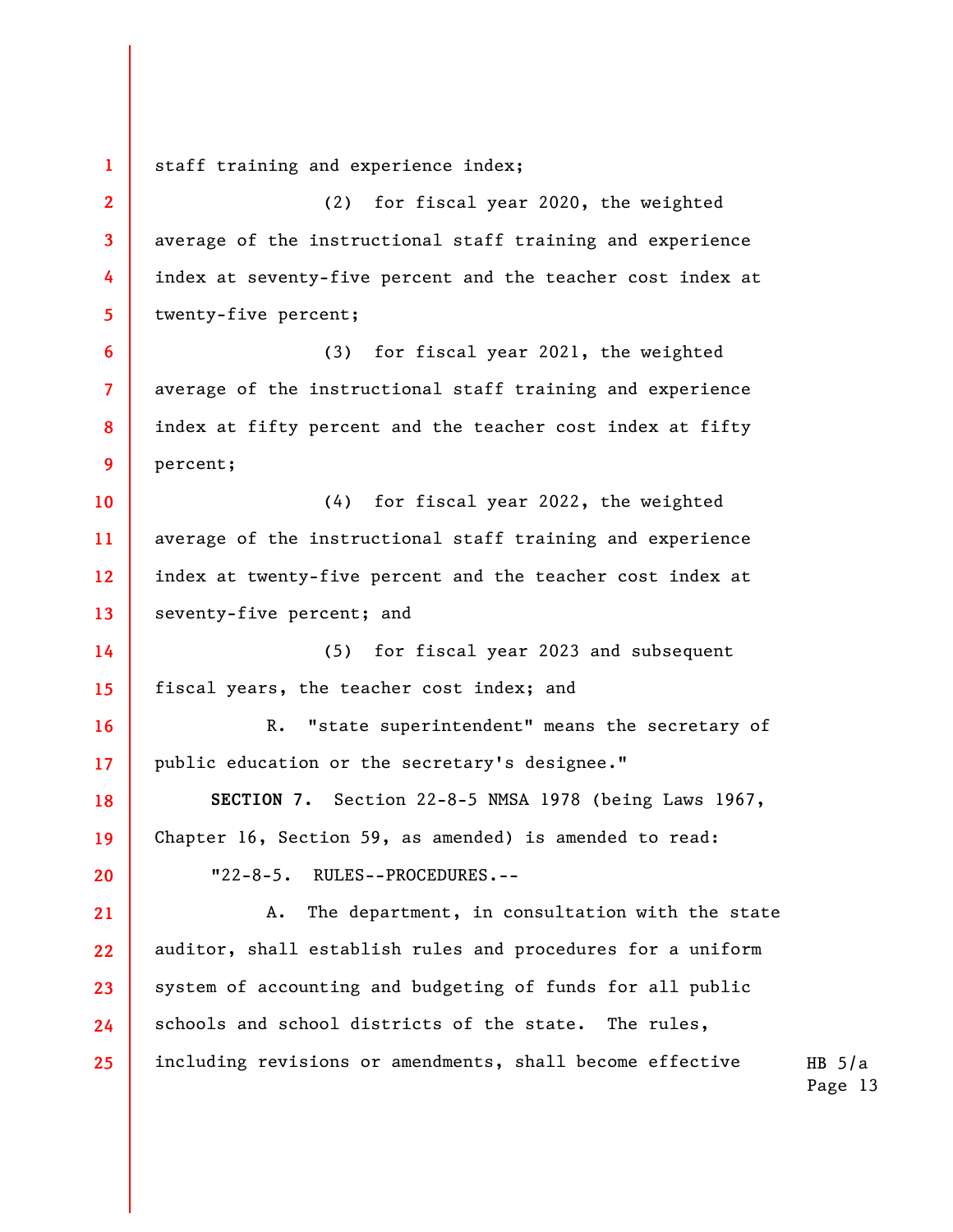upon filing with the state records center and archives and publication. A copy shall also be filed with the department of finance and administration.

**1** 

**2** 

**3** 

**4 5 6 7 8 9 10 11 12 13 14 15 16 17 18**  B. All public schools and school districts shall comply with the rules and procedures prescribed and shall, upon request, submit additional reports concerning finances to the department, including an accounting of the costs of services related to providing a program included in the educational plan approved by the department. In addition, upon request, all public schools and school districts shall file reports with the department containing pertinent details regarding applications for federal money or federal grantsin-aid or regarding federal money or federal grants-in-aid received, including details of programs, matching funds, personnel requirements, salary provisions and program numbers, as indicated in the catalog of federal domestic assistance, of the federal funds applied for and of those received.

**19 20 21 22 23 24 25**  C. Upon request by the department of finance and administration, the legislative finance committee or the legislative education study committee, the department shall furnish information and data obtained from public schools and school districts and information compiled by the department related to public school finances within ten business days." **SECTION 8.** Section 22-8-6 NMSA 1978 (being Laws 1967,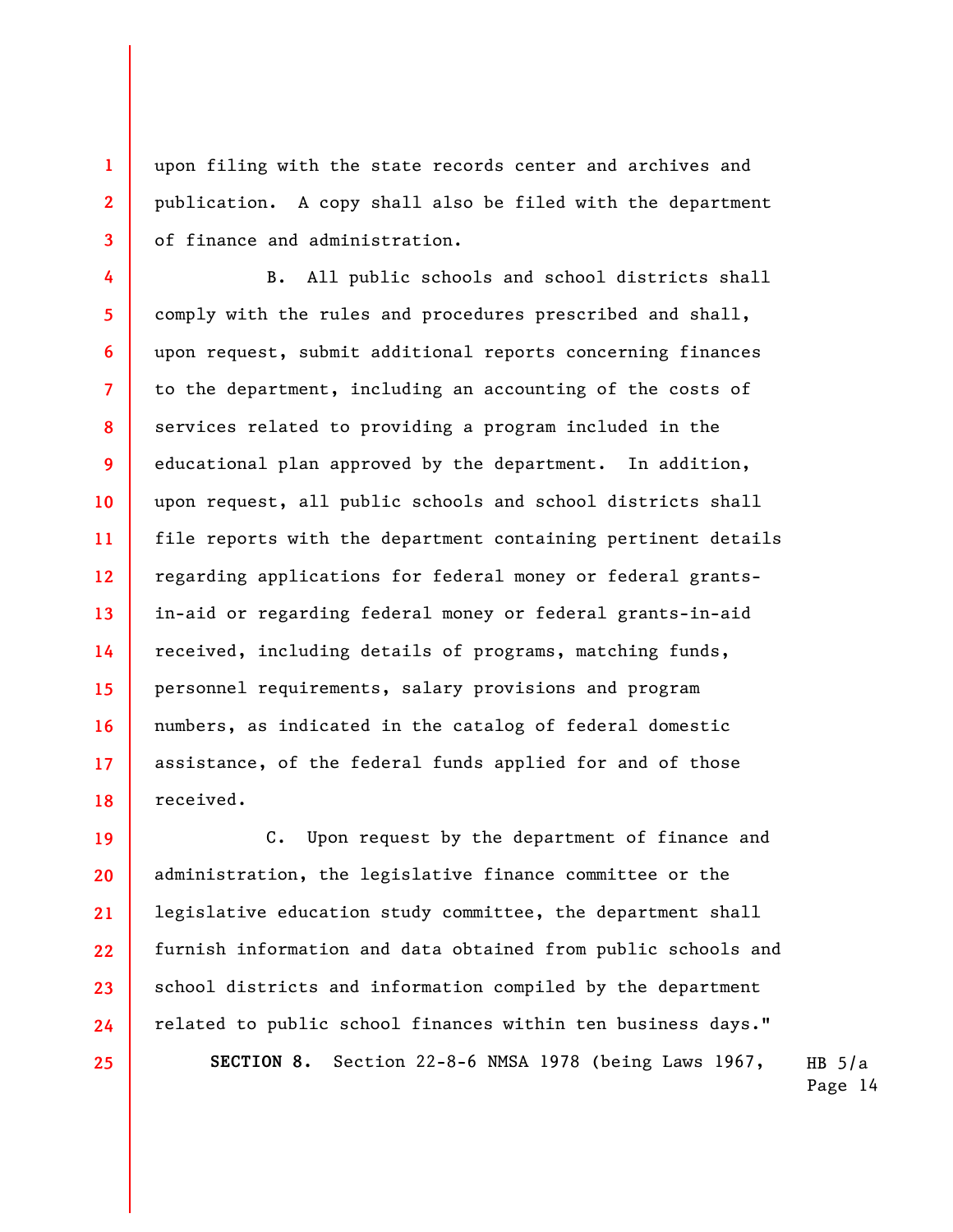**3 4 5 6 7 8 9 10 11 12 13 14 15 16 17 18 19 20 21 22 23 24 25**  amended to read: "22-8-6. OPERATING BUDGETS--EDUCATIONAL PLANS-- SUBMISSION--FAILURE TO SUBMIT.-- A. Prior to April 15 of each year, each local school board shall submit to the department an operating budget for the school district and any locally chartered charter school in the school district for the ensuing fiscal year. B. The date for the submission of the operating budget for each school district and each charter school as required by this section may be extended to a later date fixed by the secretary. C. The operating budget required by this section may include: (1) estimates of the cost of insurance policies for periods up to five years if a lower rate may be obtained by purchasing insurance for the longer term; or (2) estimates of the cost of contracts for the transportation of students for terms extending up to four years. D. The operating budget required by this section shall include a budget for each charter school of the membership projected for each charter school, the total

Chapter 16, Section 60, as amended by Laws 1999, Chapter 281,

Section 21 and by Laws 1999, Chapter 291, Section 2) is

**1** 

**2**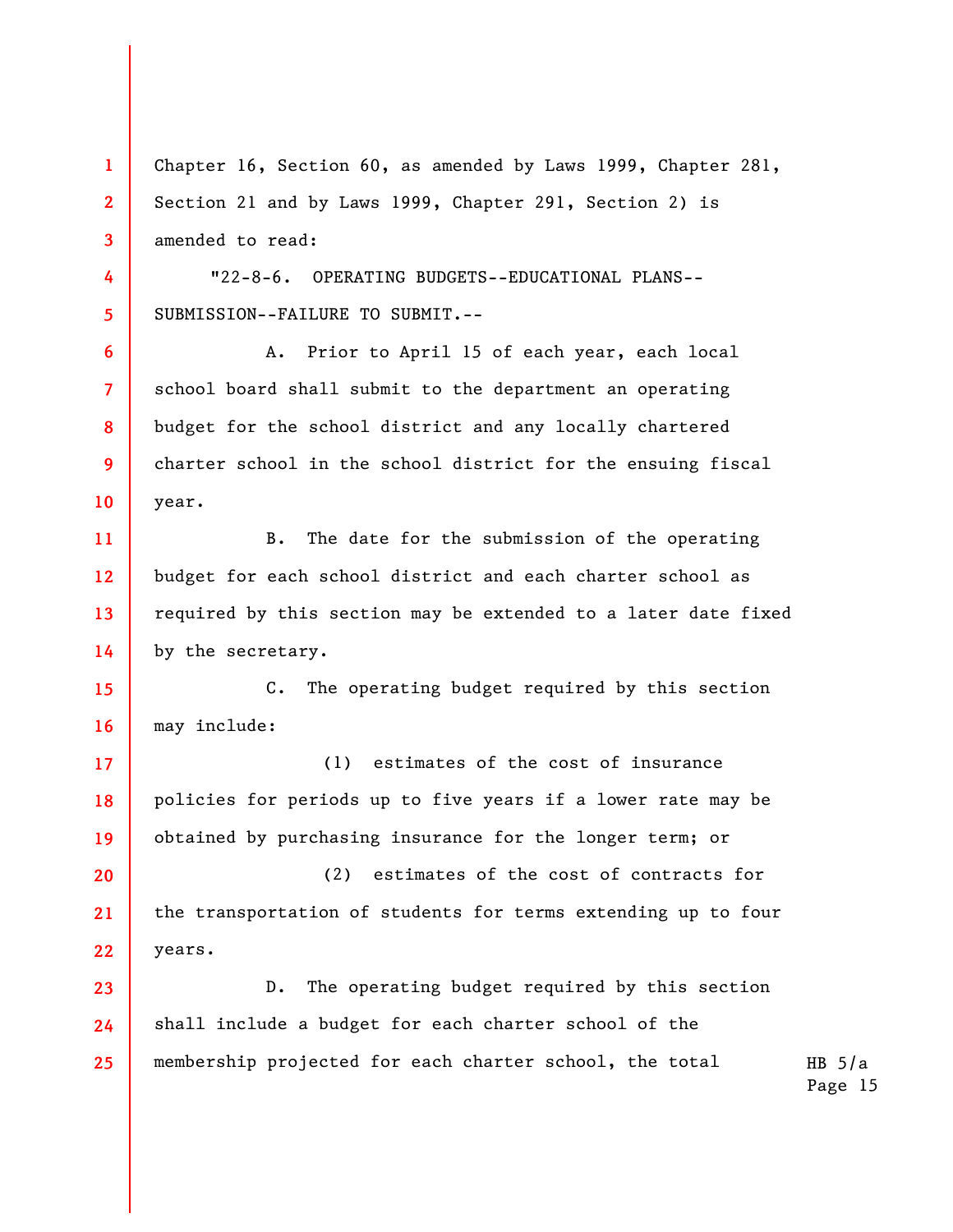**1 2 3**  program units generated at that charter school and approximate anticipated disbursements and expenditures at each charter school.

E. For fiscal year 2021 and subsequent fiscal years, each school district's and each locally chartered or state-chartered charter school's educational plan shall include:

**4** 

**5** 

**6** 

**7** 

**21** 

**25** 

**8 9 10 11 12**  (1) information on the instructional time offered by the school district or charter school, including the number of instructional days by school site and the number of hours in each instructional day and the frequency of earlyrelease days;

**13 14 15 16 17 18 19 20**  (2) a narrative explaining the identified services to improve the academic success of at-risk students; (3) a narrative explaining the services provided to students enrolled in the following programs: (a) extended learning time programs, including a report of how the extended learning time is used to improve the academic success of students and professional learning of teachers; and

(b) K-5 plus programs;

**22 23 24**  (4) a narrative explaining the school district's or charter school's beginning teacher mentorship programs as well as class size and teaching load information;

(5) a narrative explaining supplemental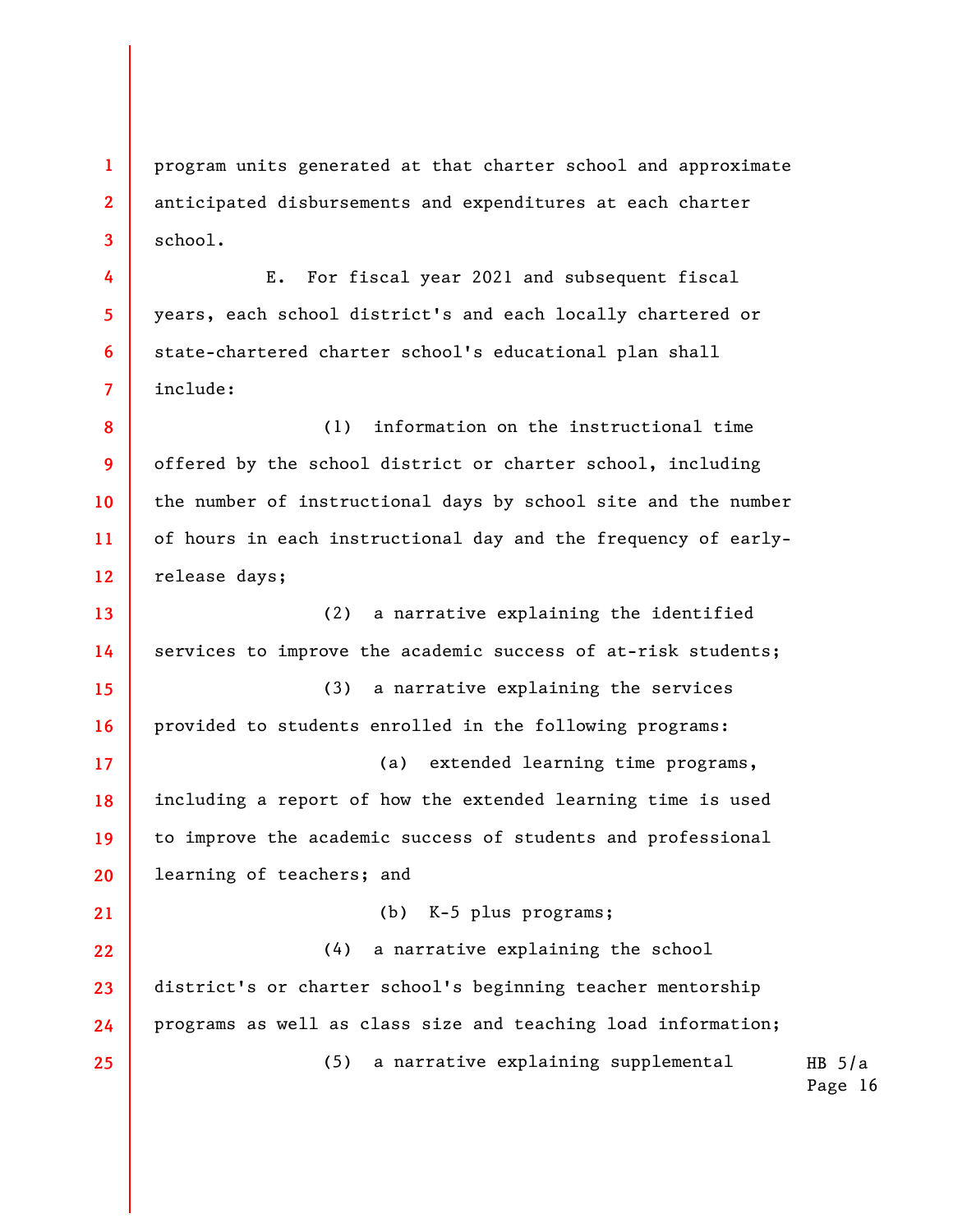programs or services offered by the school district or charter school to ensure that the Bilingual Multicultural Education Act, the Indian Education Act and the Hispanic Education Act are being implemented by the school district or charter school;

**1** 

**2** 

**3** 

**4** 

**5** 

**6 7 8 9 10 11 12 13 14 15 16 17 18 19 20 21 22 23 24 25**  (6) a narrative describing the amount of program cost generated for services to students with disabilities and the spending of these revenues on services to students with disabilities, which shall include the following: (a) program cost generated for students enrolled in approved special education programs; (b) budgeted expenditures of program cost, for students enrolled in approved special education programs, on students with disabilities; (c) the amount of program cost generated for personnel providing ancillary and related services to students with disabilities; (d) budgeted expenditures of program cost for personnel providing ancillary and related services to students with disabilities, on special education ancillary and related services personnel; and (e) a description of the steps taken to ensure that students with disabilities have access to a free and appropriate public education; and (7) a common set of performance targets and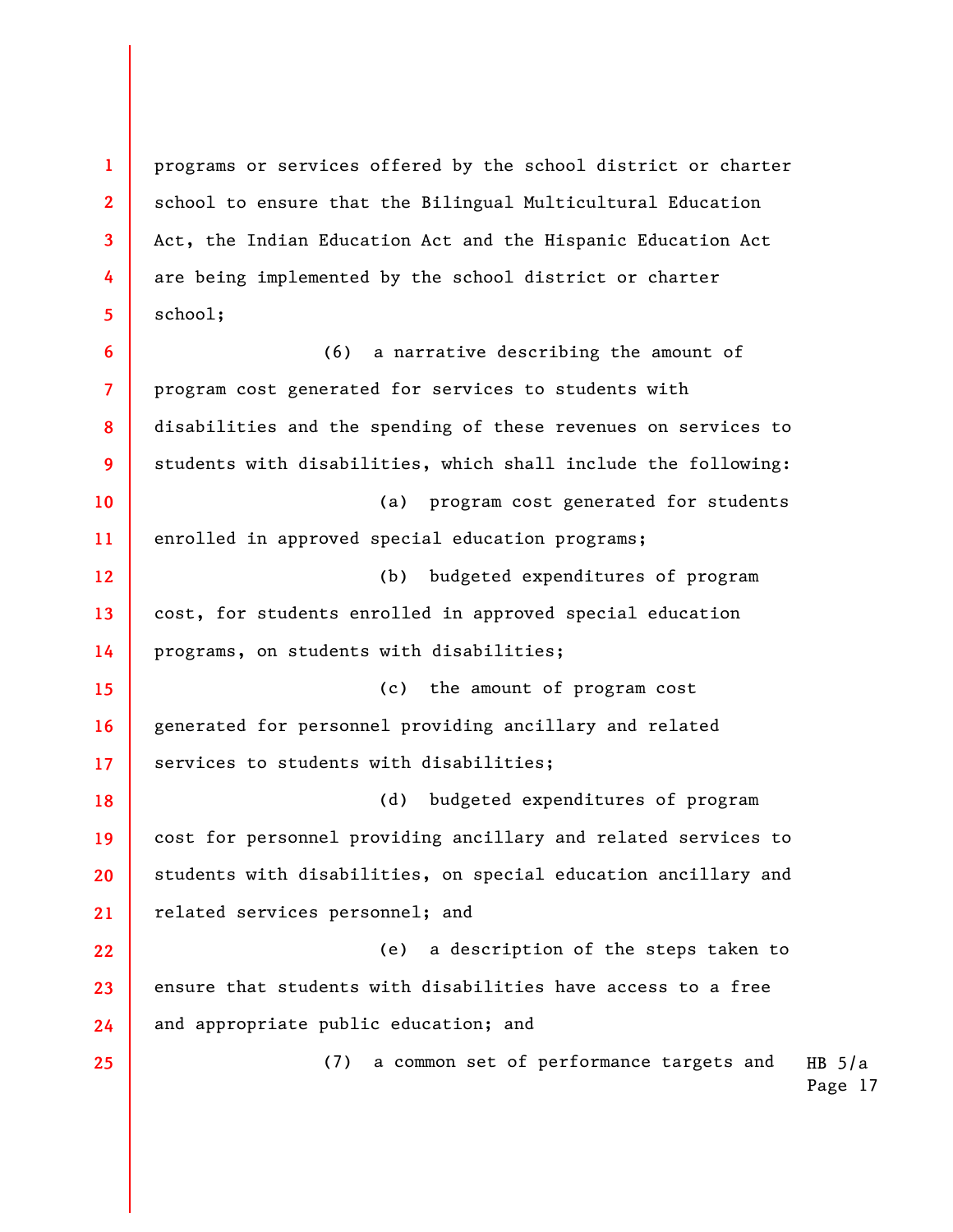performance measures, as determined by the department in consultation with the department of finance and administration, the legislative finance committee and the legislative education study committee.

**1** 

**2** 

**3** 

**4** 

**16** 

**17** 

**18** 

**19** 

**5 6 7 8 9 10 11 12 13 14 15**  F. If a local school board or governing board of a charter school fails to submit an operating budget pursuant to this section, the department shall prepare the operating budget for the school district or charter school for the ensuing fiscal year. A local school board or governing board of a charter school shall be considered as failing to submit an operating budget pursuant to this section if the budget submitted exceeds the total projected resources of the school district or charter school or if the budget submitted does not comply with the law or with rules and procedures of the department."

**SECTION 9.** Section 22-8-6.1 NMSA 1978 (being Laws 1993, Chapter 227, Section 8, as amended) is amended to read:

"22-8-6.1. CHARTER SCHOOL OPERATING BUDGETS--MAXIMUM MEM.--

**20 21 22 23 24 25**  A. Each state-chartered charter school shall submit to the charter schools division of the department a school-based operating budget. The operating budget shall be submitted to the division for approval or amendment pursuant to the Public School Finance Act and the Charter Schools Act. Thereafter, the operating budget shall be submitted to the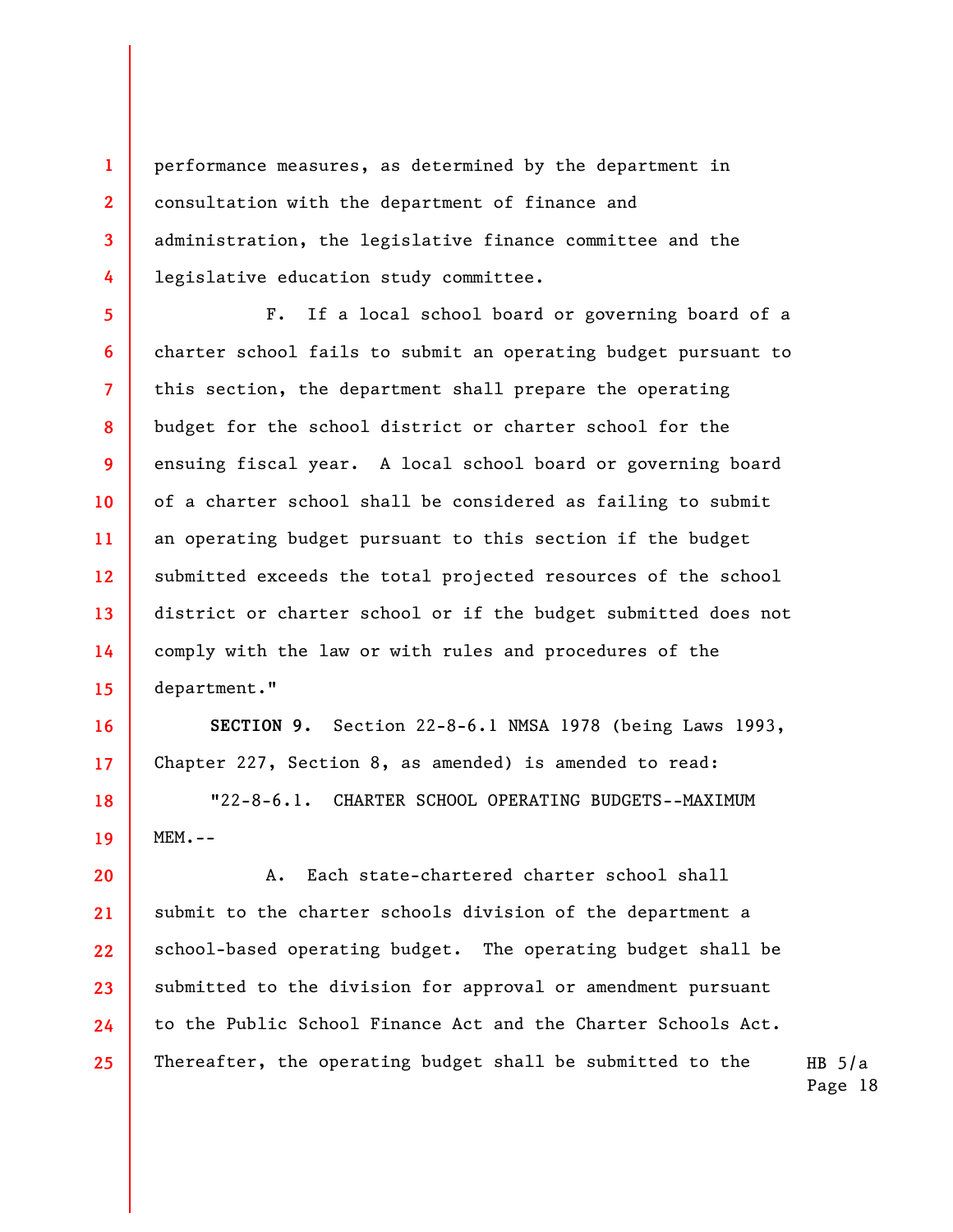## **1**  commission for review.

**2 3 4 5 6 7 8 9 10 11 12 13 14 15 16 17 18**  B. Each locally chartered charter school shall submit to the local school board a school-based operating budget for approval or amendment. The approval or amendment authority of the local school board relative to the charter school operating budget is limited to ensuring that sound fiscal practices are followed in the development of the operating budget and that the charter school operating budget is within the allotted resources. The local school board shall have no veto authority over individual line items within the charter school's proposed financial budget or over any item in the educational plan, but shall approve or disapprove the operating budget in its entirety. Upon final approval of the charter school operating budget by the local school board, the individual charter school operating budget shall be included separately in the budget submission to the department required pursuant to the Public School Finance Act and the Charter Schools Act.

HB  $5/a$ **19 20 21 22 23 24 25**  C. For its first year of operation, a charter school's operating budget shall be based on the projected number of program units generated by the school and its students using the at-risk index and the staffing cost multiplier of the school district in which the charter school is located, and the charter school's operating budget shall be adjusted using the qualified MEM on the first reporting date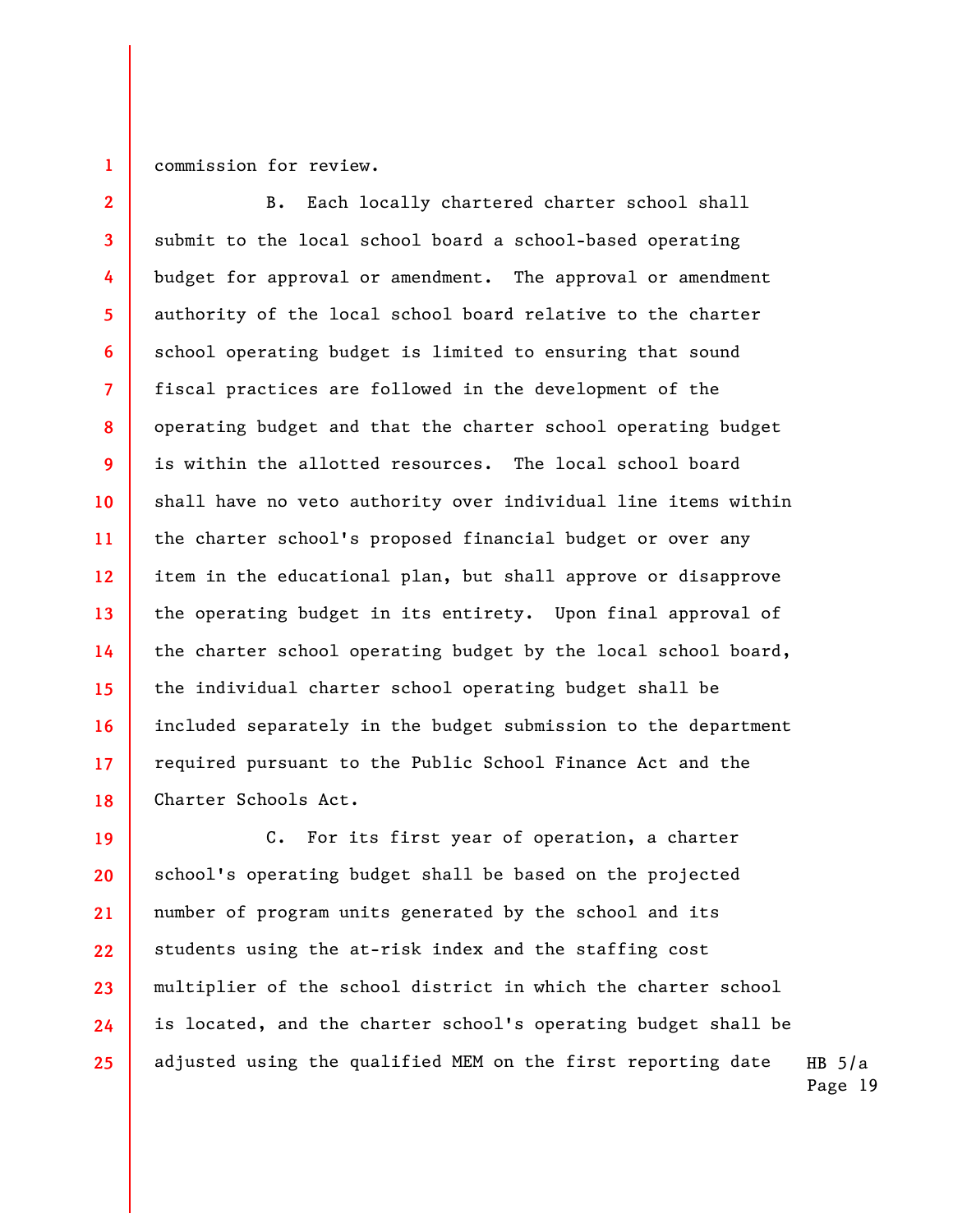HB  $5/a$ Page 20 **1 2 3 4 5 6 7 8 9 10 11 12 13 14 15 16 17 18 19 20 21 22 23 24 25**  of the current school year. For its second and subsequent fiscal years of operation, a charter school's operating budget shall be based on the number of program units generated by the charter school and its students using the average of the MEM on the second and third reporting dates of the prior year, the at-risk index of the school district in which the charter school is located and the charter school's staffing cost multiplier." **SECTION 10.** Section 22-8-9 NMSA 1978 (being Laws 1967, Chapter 16, Section 63, as amended) is amended to read: "22-8-9. BUDGETS--MINIMUM REQUIREMENTS.-- A. An operating budget for a school district shall not be approved by the department if the educational plan does not provide for: (1) a school year and school day as provided in Section 22-2-8.1 NMSA 1978; and (2) a pupil-teacher ratio or class or teaching load as provided in Section 22-10A-20 NMSA 1978. B. The department shall, by rule, establish the requirements for an instructional day, the standards for an instructional hour and the standards for a full-time teacher and for the equivalent thereof." **SECTION 11.** Section 22-8-10 NMSA 1978 (being Laws 1967, Chapter 16, Section 65, as amended) is amended to read: "22-8-10. BUDGETS--FIXING THE OPERATING BUDGET.--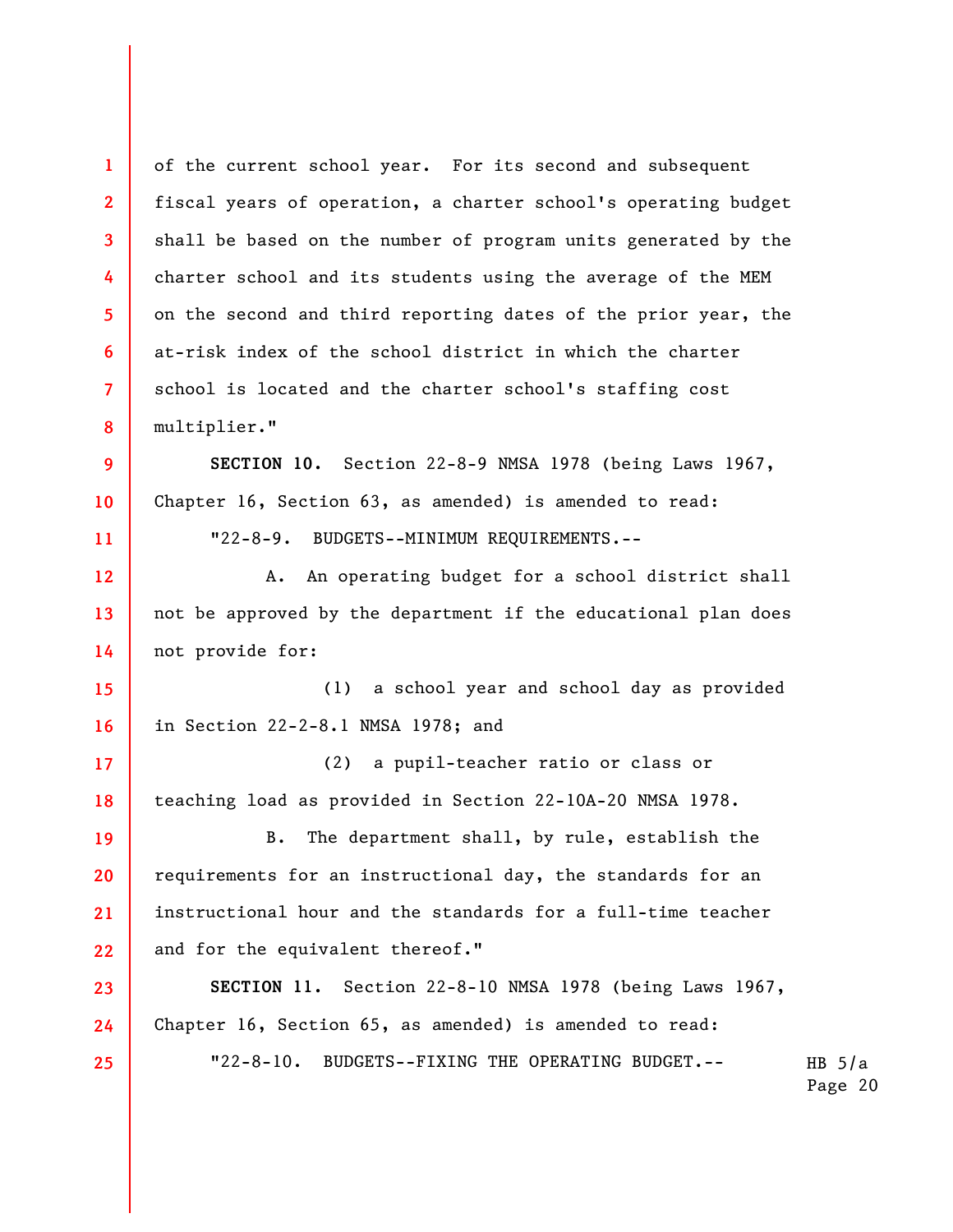A. Prior to June 20 of each year, each local school board and each governing board of a charter school shall, at a public hearing of which notice has been published by the local school board or governing board of a charter school, fix the operating budget for the school district or charter school for the ensuing fiscal year. At the discretion of the secretary or the local school board or governing body of a charter school, the department may participate in the public hearing.

**1** 

**2** 

**3** 

**4** 

**5** 

**6** 

**7** 

**8** 

**9** 

**19** 

**20** 

**21** 

**22** 

**10 11 12 13 14 15 16 17 18**  B. Prior to the public hearing held to fix the operating budget for the school district or charter school, the local school board or governing body of a charter school shall give notice to parents explaining the budget process and inviting parental involvement and input in that process prior to the date for the public hearing. The educational plan submitted by the local school board or the governing body of a charter school to the department shall include information on parental involvement and input."

**SECTION 12.** Section 22-8-11 NMSA 1978 (being Laws 1967, Chapter 16, Section 66, as amended) is amended to read:

"22-8-11. BUDGETS--APPROVAL OF OPERATING BUDGET.--

A. The department shall:

HB  $5/a$ **23 24 25**  (1) on or before July 1 of each year, approve and certify to each local school board and governing body of a charter school an operating budget for use by the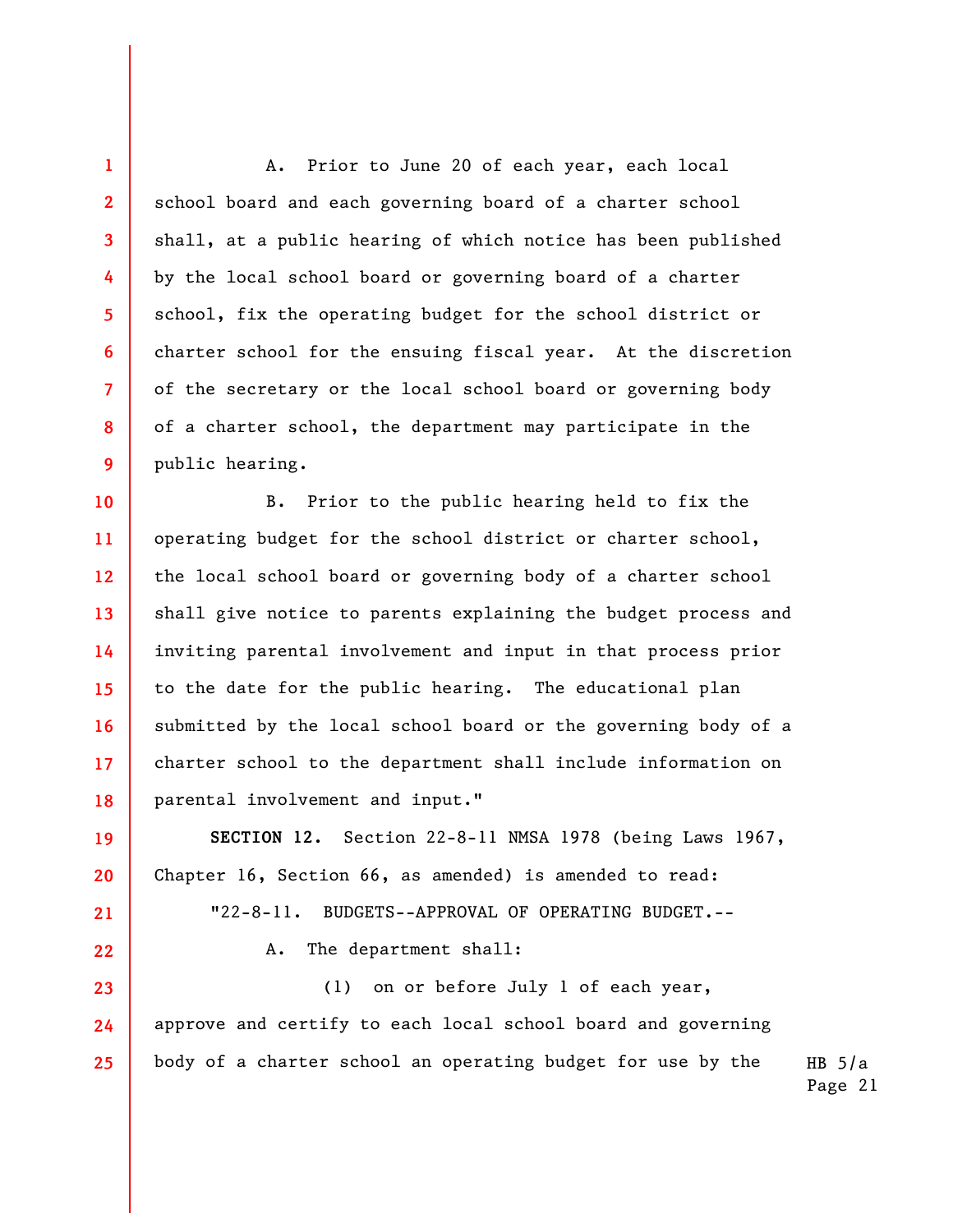**1**  school district or charter school;

**2** 

**3** 

**4** 

**5** 

**6** 

**7** 

**17** 

**18** 

**19** 

**20** 

**21** 

**22** 

**23** 

**24** 

**25** 

(2) ensure that each program in a school district or charter school's operating budget meets the requirements of law and the department's rules and procedures and that no school district or charter school generates program units for a program not meeting the requirements of law and the department's rules or procedures;

**8 9 10 11 12**  (3) make corrections, revisions and amendments to the operating budgets fixed by the local school boards or governing bodies of charter schools and the secretary to conform the operating budgets to the requirements of law and to the department's rules and procedures; and

**13 14 15 16**  (4) ensure that a local school board or governing body of a charter school is prioritizing resources toward proven programs and methods that are linked to improved student achievement.

B. No school district or charter school or officer or employee of a school district or charter school shall make any expenditure or incur any obligation for the expenditure of public funds unless that expenditure or obligation is made in accordance with an operating budget approved by the department. This prohibition does not prohibit the transfer of funds pursuant to the department's rules and procedures.

operating budget of any school district or charter school that <code>HB</code> 5/a Page 22 C. The department shall not approve and certify an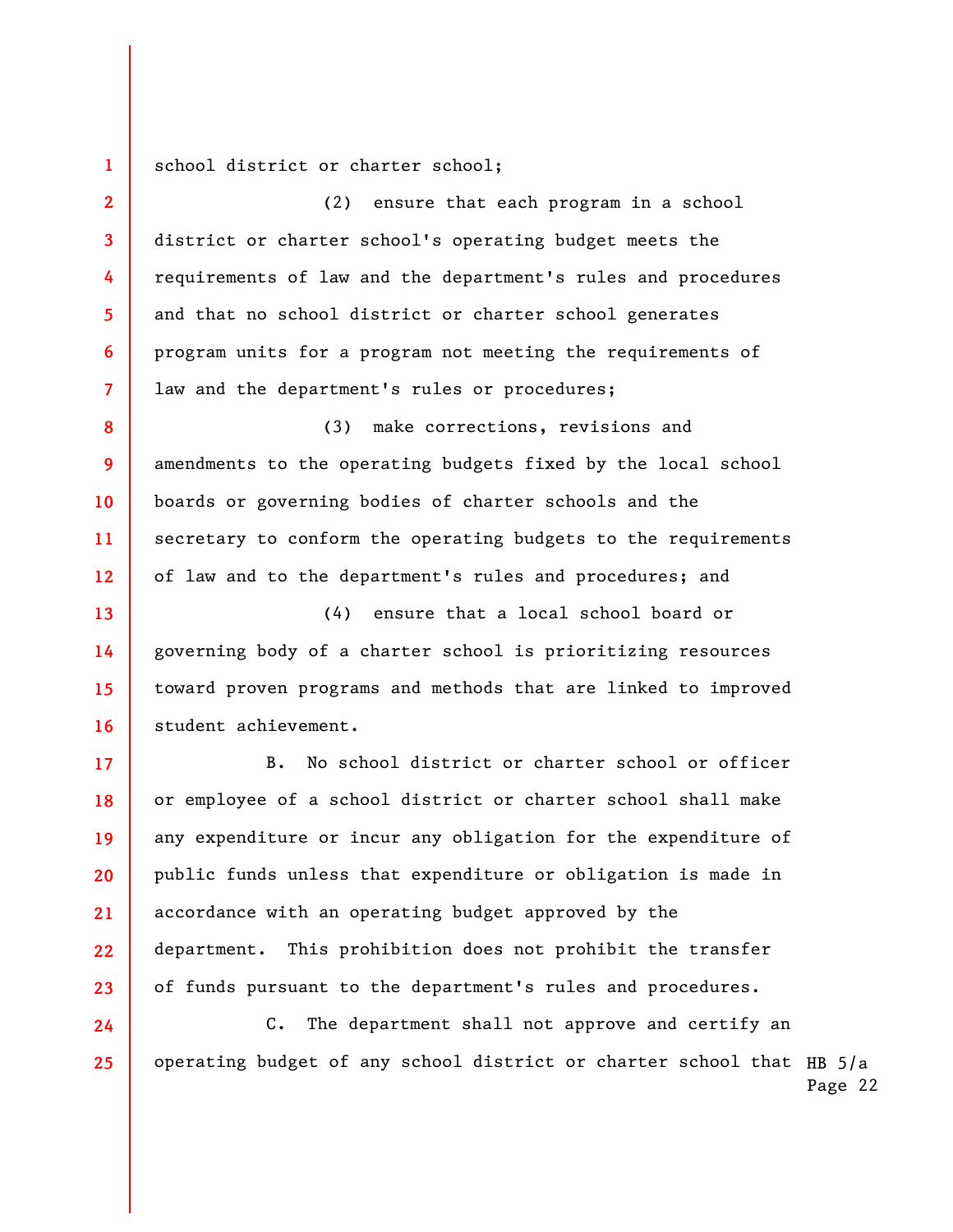**1 2**  fails to demonstrate that parental involvement in the budget process was solicited.

D. The department shall not approve and certify an operating budget of any school district or charter school that the secretary determines has failed to provide sufficient data and information to determine if the school district or charter school is meeting the requirements of law or the department's rules and procedures."

**9 10 SECTION 13.** Section 22-8-18 NMSA 1978 (being Laws 1974, Chapter 8, Section 8, as amended) is amended to read:

"22-8-18. PROGRAM COST CALCULATION--LOCAL RESPONSIBILITY.--

**13 14 15 16 17 18 19**  A. The total program units for the purpose of computing the program cost shall be calculated by multiplying the sum of the program units itemized as Paragraphs (1) and (2) in this subsection by the staffing cost multiplier and adding the program units itemized as Paragraphs (3) through (16) in this subsection. The itemized program units are as follows:

**20** 

**21** 

**3** 

**4** 

**5** 

**6** 

**7** 

**8** 

**11** 

**12** 

(1) early childhood education;

(2) basic education;

HB  $5/a$ **22 23 24 25**  (3) special education, adjusted by subtracting the units derived from membership in class D special education programs in private, nonsectarian, nonprofit training centers;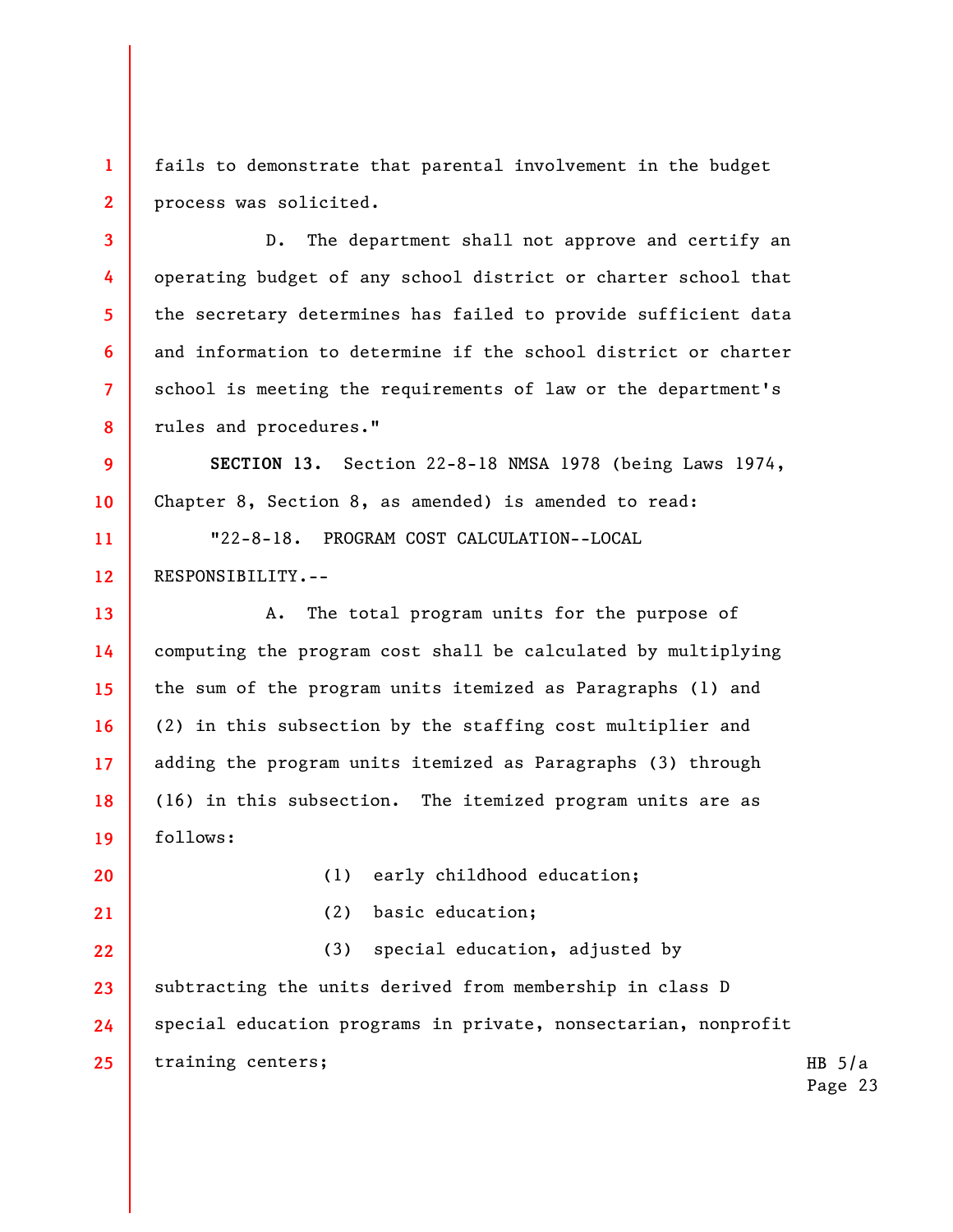HB  $5/a$ Page 24 **1 2 3 4 5 6 7 8 9 10 11 12 13 14 15 16 17 18 19 20 21 22 23 24 25**  (4) bilingual multicultural education; (5) fine arts education; (6) elementary physical education; (7) size adjustment; (8) at-risk; (9) enrollment growth or new district adjustment; (10) special education units derived from membership in class D special education programs in private, nonsectarian, nonprofit training centers; (11) national board for professional teaching standards certification; (12) home school student; (13) home school student activities; (14) charter school student activities; (15) K-5 plus; and (16) extended learning time. B. The total program cost calculated as prescribed in Subsection A of this section includes the cost of early childhood, special, bilingual multicultural, fine arts and vocational education and other remedial or enrichment programs. It is the responsibility of the local school board or governing body of a charter school to determine its priorities in terms of the needs of the community served by that board. Except as otherwise provided in this section,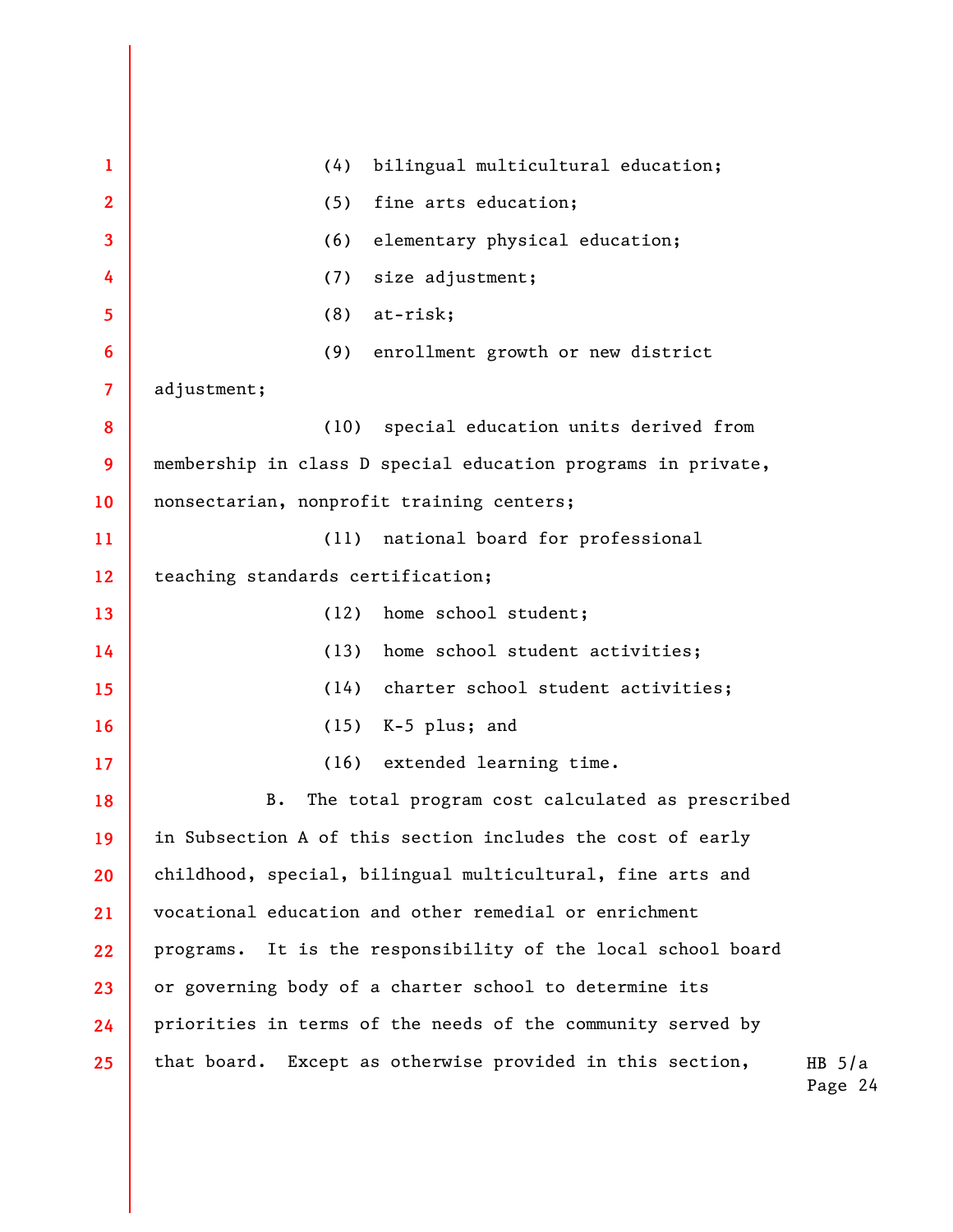funds generated under the Public School Finance Act are discretionary to local school boards and governing bodies of charter schools; provided that the special program needs as enumerated in this section are met; and provided further that the department shall ensure that the local school board or governing body of a charter school is prioritizing resources for the public school toward proven programs and methods linked to improved student achievement."

**1** 

**2** 

**3** 

**4** 

**5** 

**6** 

**7** 

**8** 

**9** 

**10** 

**11** 

**SECTION 14.** Section 22-8-23 NMSA 1978 (being Laws 1975, Chapter 119, Section 1, as amended) is amended to read:

"22-8-23. SIZE ADJUSTMENT PROGRAM UNITS.--

**12 13 14 15 16 17 18 19 20 21 22 23 24 25**  A. An approved public school, including a charter school, with a MEM of fewer than four hundred, including early childhood education full-time-equivalent MEM but excluding membership in class C and class D programs and excluding fulltime-equivalent membership in three- and four-year-old developmentally disabled programs, that is geographically located in a school district with fewer than two thousand MEM, is eligible for additional program units. Separate schools established to provide special programs, including but not limited to vocational and alternative education, shall not be classified as public schools for purposes of generating size adjustment program units. The number of additional program units to which a school district or charter school is entitled under this subsection is the sum of elementary-junior high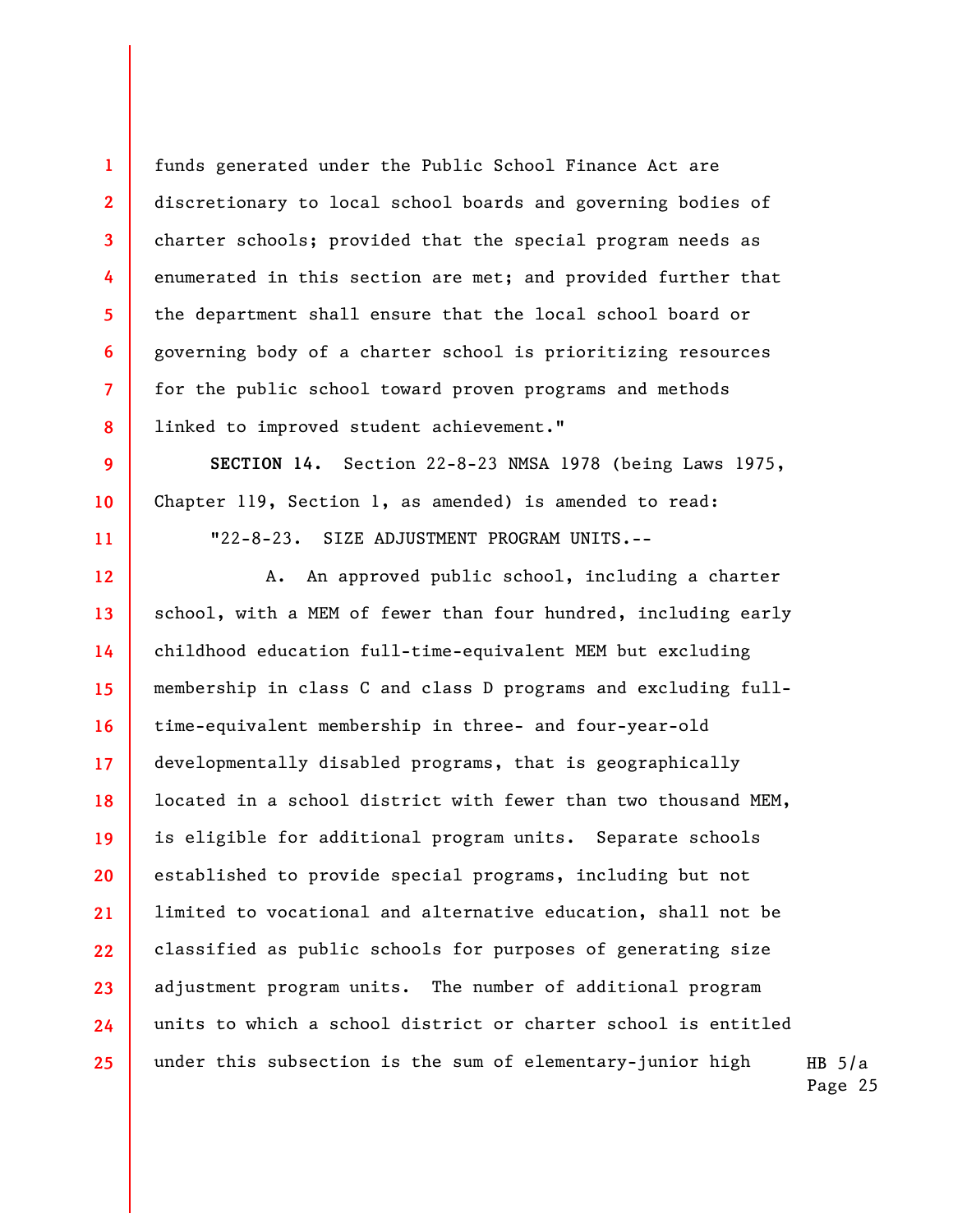HB  $5/a$ Page 26 **1 2 3 4 5 6 7 8 9 10 11 12 13 14 15 16 17 18 19 20 21 22 23 24 25**  units and senior high units computed in the following manner: Elementary-Junior High Units 200 - MEM  $x \sim 1.0 \times \text{MEM} = \text{Units}$  200 where MEM is equal to the membership of an approved elementary or junior high school, including early childhood education full-time-equivalent membership but excluding membership in class C and class D programs and excluding full-timeequivalent membership in three- and four-year-old developmentally disabled programs; Senior High Units 200 - MEM  $x \t2.0 x MEM = Units$  200 or, Senior High Units 400 - MEM  $x \cdot 1.6 \times \text{MEM} = \text{Units}$  400 whichever calculation for senior high units is higher, where MEM is equal to the membership of an approved senior high school excluding membership in class C and class D programs. B. An approved public school with a MEM of fewer than four hundred, including early childhood education full-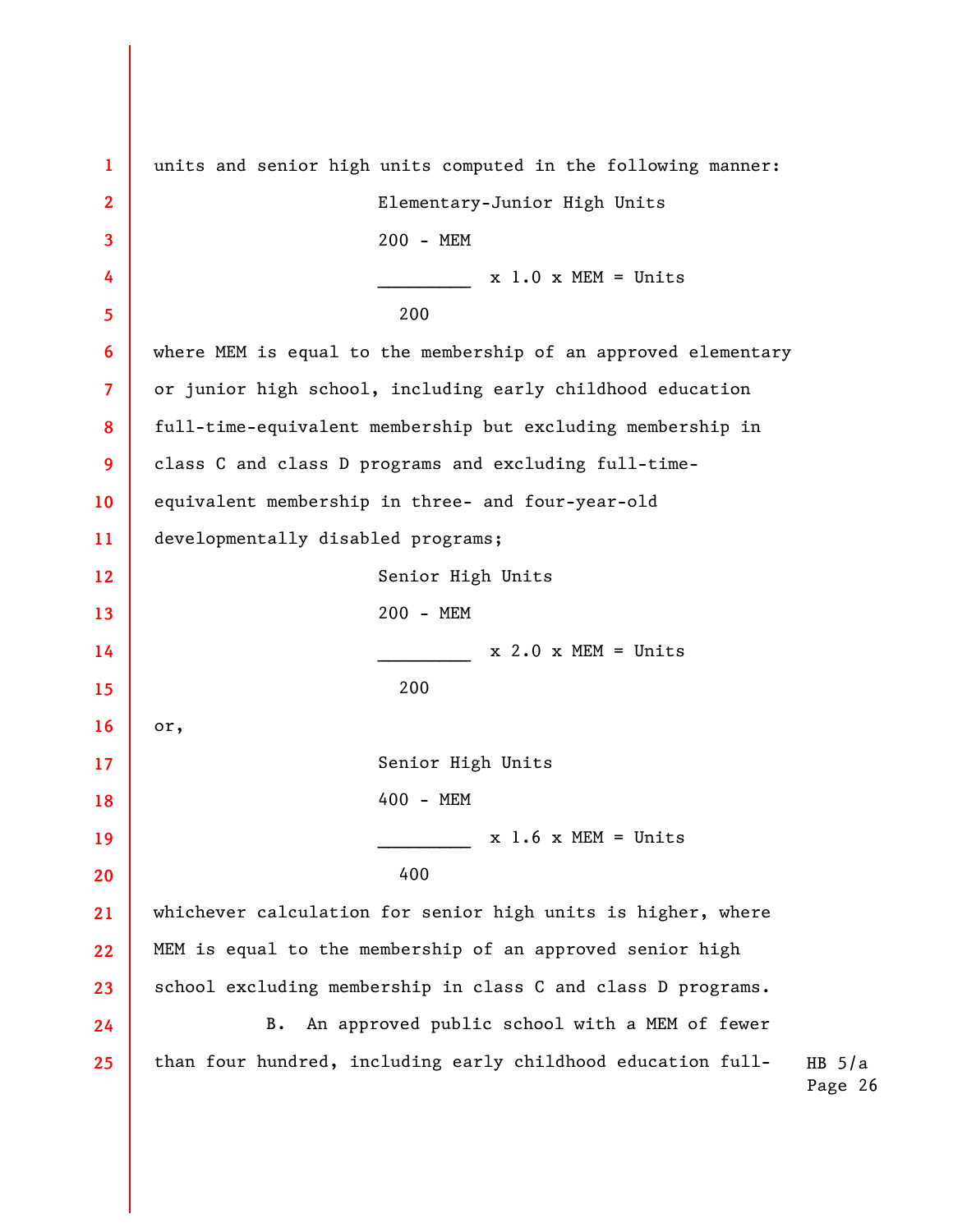**1 2 3 4 5 6 7 8 9 10 11 12 13 14 15 16 17 18 19 20 21 22 23 24 25**  time-equivalent MEM but excluding MEM in class C and class D programs and excluding full-time-equivalent MEM in three- and four-year-old developmentally disabled programs, geographically located in a school district with two thousand MEM or more is eligible for additional program units computed in the following manner: (1) for fiscal year 2020, eighty percent of the sum of elementary-junior high units and senior high units as prescribed in Subsection A of this section; (2) for fiscal year 2021, sixty percent of the sum of elementary-junior high units and senior high units as prescribed in Subsection A of this section; (3) for fiscal year 2022, forty percent of the sum of elementary-junior high units and senior high units as prescribed in Subsection A of this section; (4) for fiscal year 2023, twenty percent of the sum of elementary-junior high units and senior high units as prescribed in Subsection A of this section; and (5) for fiscal year 2024 and subsequent fiscal years, no elementary-junior high units and senior high units as prescribed in Subsection A of this section. C. A school district with total MEM of fewer than four thousand, including early childhood education full-timeequivalent MEM, is eligible for additional program units. The number of additional program units to which a school district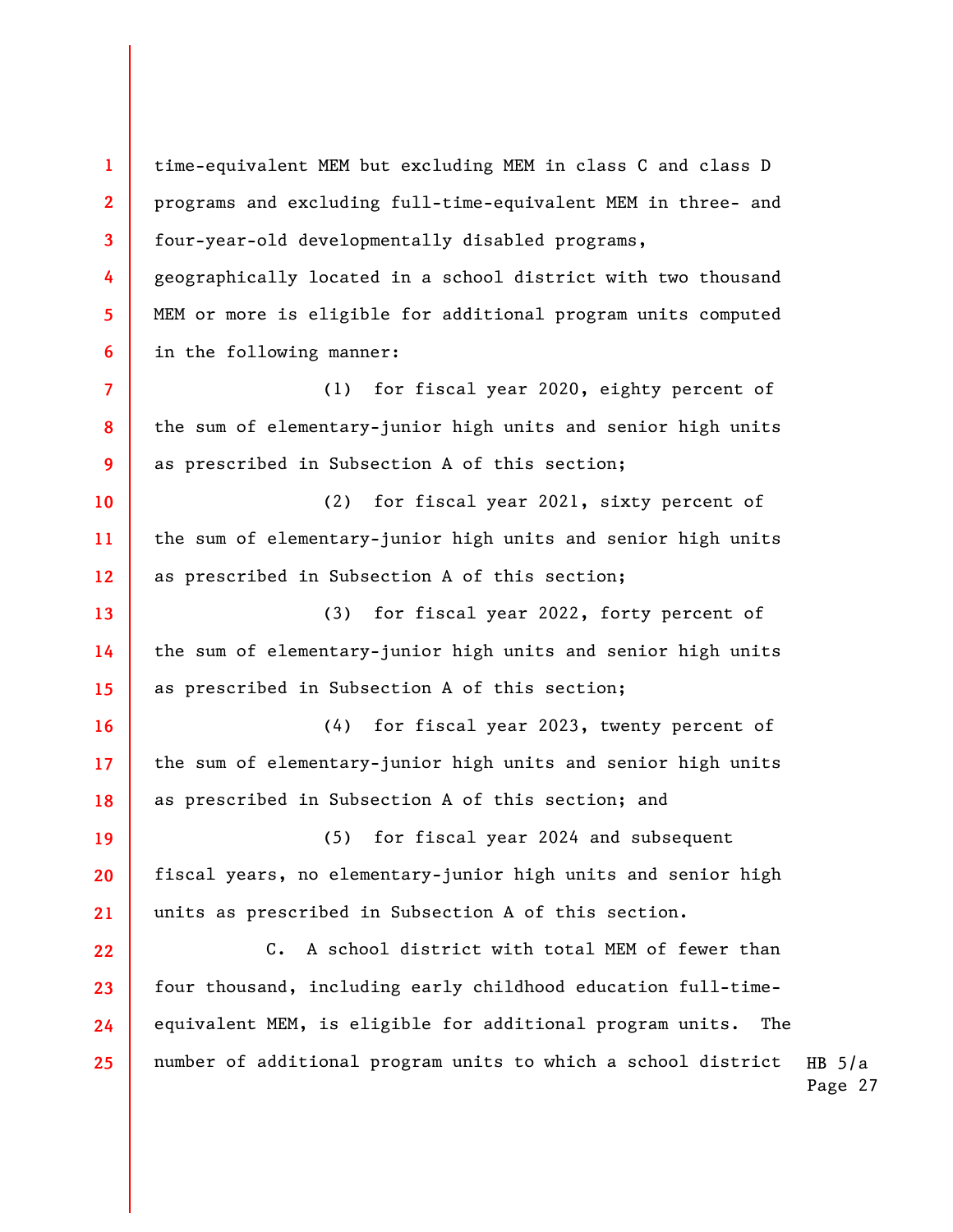**1 2**  is entitled under this subsection is the number of district units computed in the following manner:

District Units

4,000 - MEM

 $x \ 0.15 \ x \ MEM = Units$ 

4,000

where MEM is equal to the total district membership, including early childhood education full-time-equivalent membership.

**10 11 12 13 14 15 16 17 18 19 20 21**  D. A school district, as defined in Subsection R of Section 22-1-2 NMSA 1978, with a MEM of fewer than two hundred, including early childhood education full-timeequivalent MEM, is eligible for additional program units if the department certifies that the school district has implemented practices to reduce scale inefficiencies, including shared service agreements with regional education cooperatives or other school districts for noninstructional functions and distance education. The numbers of additional program units to which a school district is entitled under this subsection is the number of units computed in the following manner:

## $200 - MEM = Units$

**23 24**  where MEM is equal to the total district MEM, including early childhood education full-time-equivalent MEM.

**25** 

**22** 

**3** 

**4** 

**5** 

**6** 

**7** 

**8** 

**9** 

HB  $5/a$ Page 28 E. A school district with a rural population rate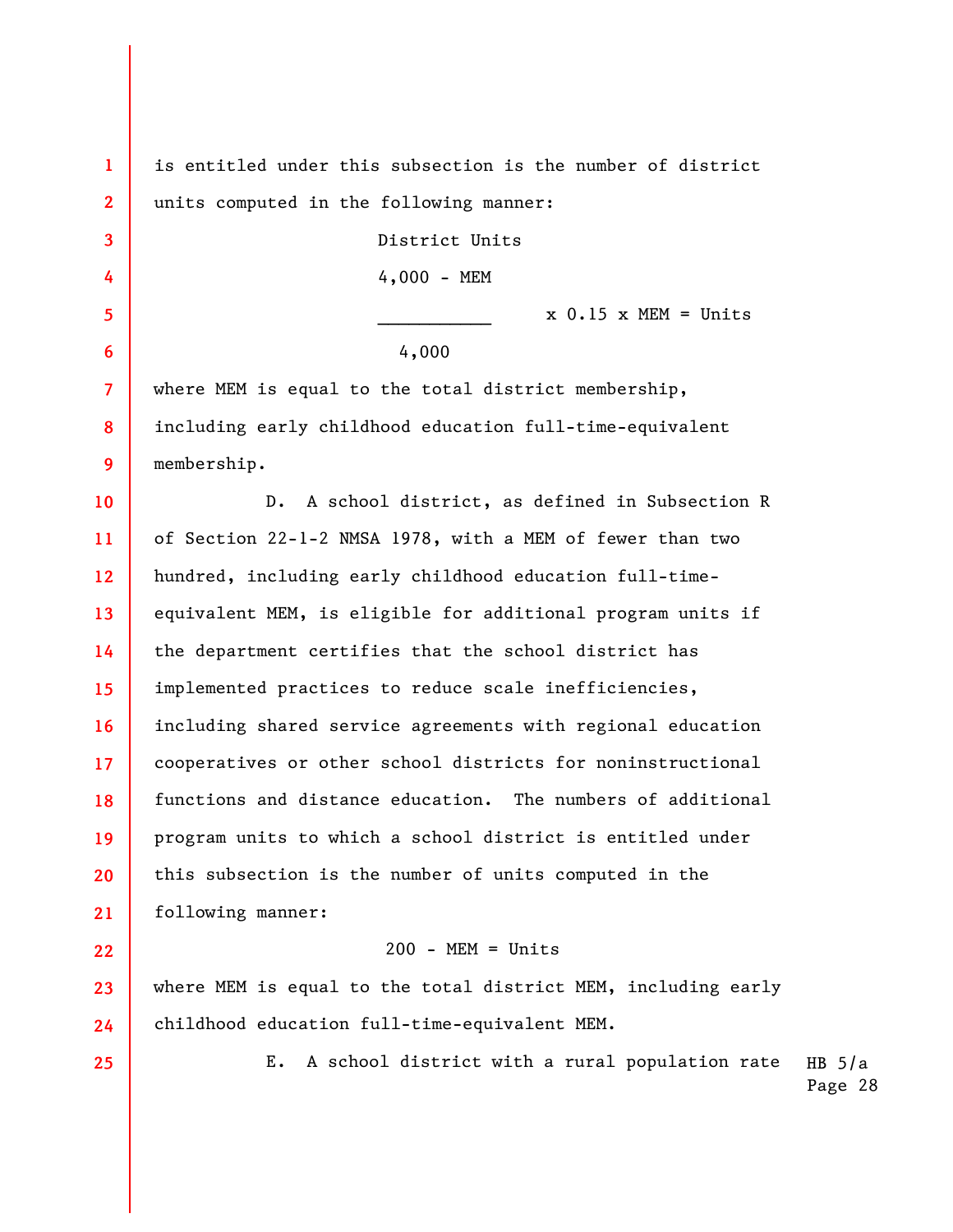greater than forty percent or a charter school initially chartered before July 1, 2018 and geographically located in a school district with a rural population rate greater than forty percent is eligible for additional program units. The number of additional program units to which a school district or charter school is entitled pursuant to this subsection is determined by multiplying the full-time-equivalent MEM by the rural population rate and the cost differential factor of 0.03 for fiscal year 2020, 0.06 for fiscal year 2021, 0.09 for fiscal year 2022, 0.12 for fiscal year 2023 and 0.15 for fiscal year 2024 and subsequent fiscal years."

**1** 

**2** 

**3** 

**4** 

**5** 

**6** 

**7** 

**8** 

**9** 

**10** 

**11** 

**12** 

**13** 

**14** 

**SECTION 15.** Section 22-8-23.3 NMSA 1978 (being Laws 1997, Chapter 40, Section 7, as amended) is amended to read: "22-8-23.3. AT-RISK PROGRAM UNITS.--

**15 16 17 18 19 20 21 22 23 24 25**  A. A school district is eligible for additional program units if it establishes within its department-approved educational plan identified services to assist students to reach their full academic potential. A school district receiving additional at-risk program units shall include a report of specified services implemented to improve the academic success of at-risk students. The report shall identify the ways in which the school district and individual public schools use funding generated through the at-risk index and the intended outcomes. For purposes of this section, "atrisk student" means a student who meets the criteria to be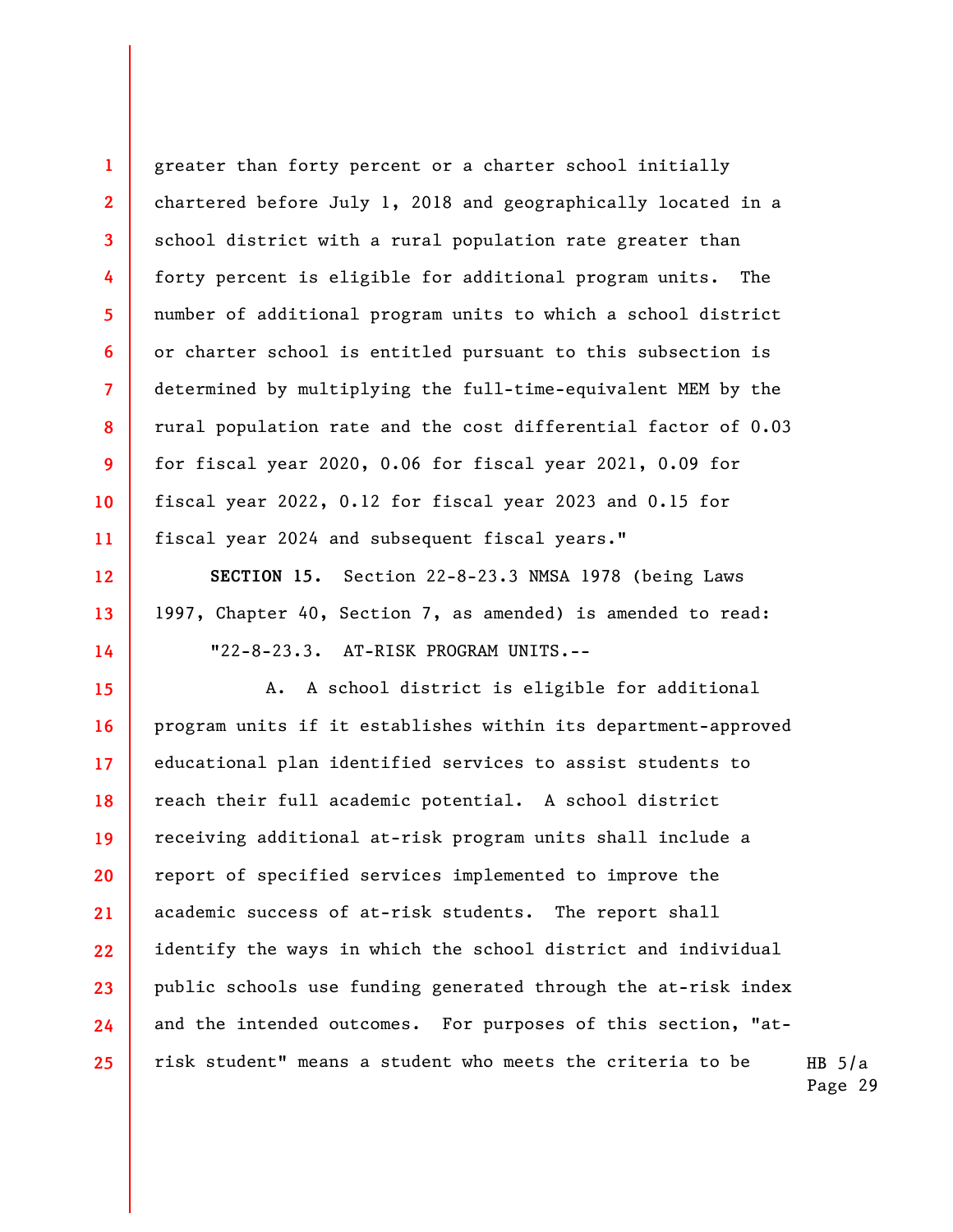included in the calculation of the three-year average total rate in Subsection B of this section. The number of additional units to which a school district is entitled under this section is computed in the following manner:

At-Risk Index x MEM = Units

where MEM is equal to the total district membership, including early childhood education, full-time-equivalent membership and special education membership and where the at-risk index is calculated in the following manner:

Three-Year Average Total Rate x 0.25 = At-Risk Index.

B. To calculate the three-year average total rate, the department shall compute a three-year average of the school district's percentage of membership used to determine its Title 1 allocation, a three-year average of the percentage of membership classified as English language learners using criteria established by the office for civil rights of the United States department of education and a three-year average of the percentage of student mobility. The department shall then add the three-year average rates. The number obtained from this calculation is the three-year average total rate.

C. The department shall recalculate the at-risk index for each school district every year.

D. For purposes of this section, "services" means research-based or evidence-based social, emotional or academic interventions, such as: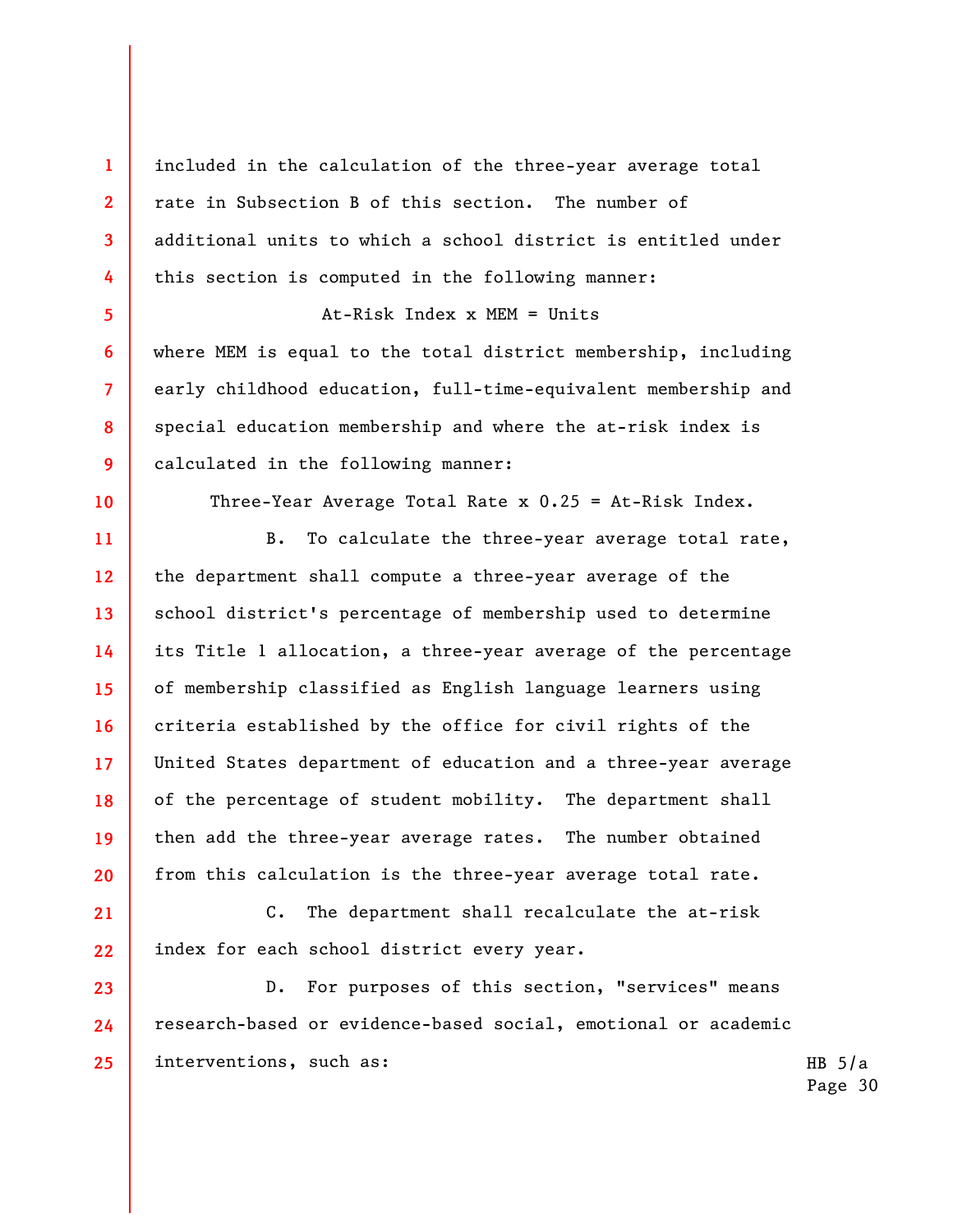program that meets the requirements of Subsection B, C or D of  $_{\rm HB}$  5/a Page 31 **1 2 3 4 5 6 7 8 9 10 11 12 13 14 15 16 17 18 19 20 21 22 23 24 25**  (1) case management, tutoring, reading interventions and after-school programs that are delivered by social workers, counselors, teachers or other professional staff; (2) culturally relevant professional and curriculum development, including those necessary to support language acquisition, bilingual and multicultural education; (3) additional compensation strategies for high-need schools; (4) whole school interventions, including school-based health centers and community schools; (5) educational programming intended to improve career and college readiness of at-risk students, including dual or concurrent enrollment, career and technical education, guidance counseling services and coordination with post-secondary institutions; and (6) services to engage and support parents and families in the education of students." **SECTION 16.** A new section of the Public School Finance Act is enacted to read: "EXTENDED LEARNING TIME PROGRAM.-- A. A school district or charter school is eligible for additional program units if it establishes within its department-approved educational plan an extended learning time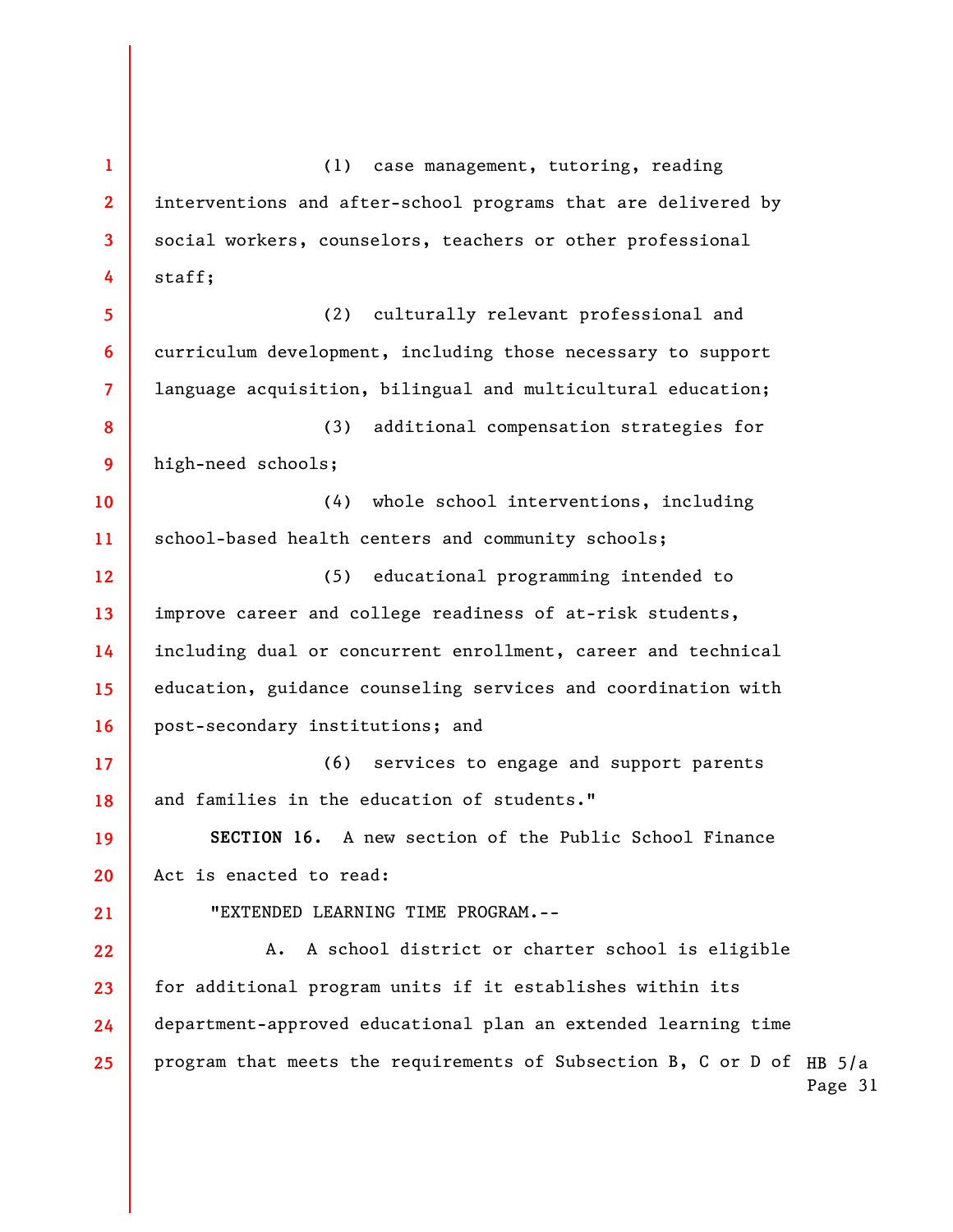**1 2** 

**3** 

**24** 

**25** 

this section.

B. An extended learning time program shall include:

**4 5 6 7 8 9 10 11 12 13 14 15 16 17 18 19 20**  (1) a minimum of one hundred ninety instructional days per school year, with at least five and one-half instructional hours per instructional day for kindergarten through sixth grade and at least six instructional hours per day for seventh through twelfth grade; (2) after-school program opportunities for academic learning or extracurricular enrichment to students that do not supplant federally funded programs; and (3) a minimum of eighty noninstructional hours per school year for professional development for instructional staff. C. An extended learning time program in a school district operating a four-day school week in fiscal year 2019 or in a school district with fewer than one thousand MEM operating a four-day school week shall include: (1) a minimum of one hundred sixty instructional days per school year with at least six and one-

**21 22 23**  half hours per instructional day for kindergarten through sixth grade and at least seven instructional hours per instructional day for seventh through twelfth grade;

(2) after-school program opportunities for academic learning or extracurricular enrichment to students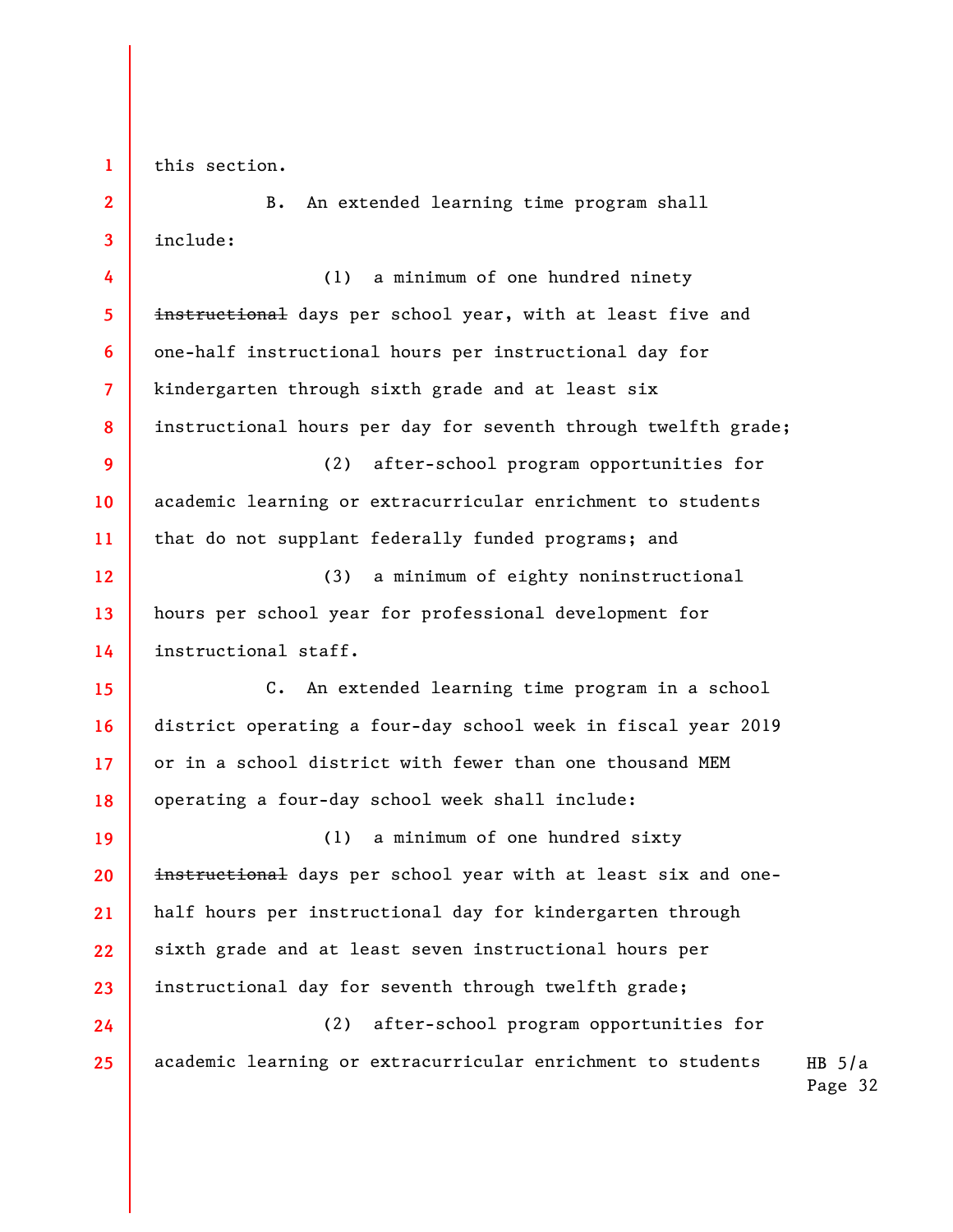**1 2 3 4 5 6 7 8 9 10 11 12 13 14 15 16 17 18 19 20 21 22 23 24 25**  that do not supplant federally funded programs; and (3) a minimum of eighty noninstructional hours per school year for professional development for instructional staff. D. With department approval, an elementary school that has an extended learning time program that qualifies for extended learning time program units pursuant to Subsection B or C of this section that also has a qualifying K-5 plus program pursuant to the K-5 Plus Act may structure the school year to provide the additional instructional time required pursuant to the applicable subsection of this section by extending existing instructional days. E. The number of additional units to which a school district or charter school is entitled under this section is computed in the following manner: MEM x 0.11." **SECTION 17.** A new section of the Public School Finance Act is enacted to read: "K-5 PLUS PROGRAM UNITS.--The number of K-5 plus program units is determined by multiplying the MEM in department-approved K-5 plus programs by the cost differential factor of 0.3. For each reporting date, MEM in K-5 plus programs shall be equal to the number of qualified students on a date specified by department rule." **SECTION 18.** A new section of the Public School Finance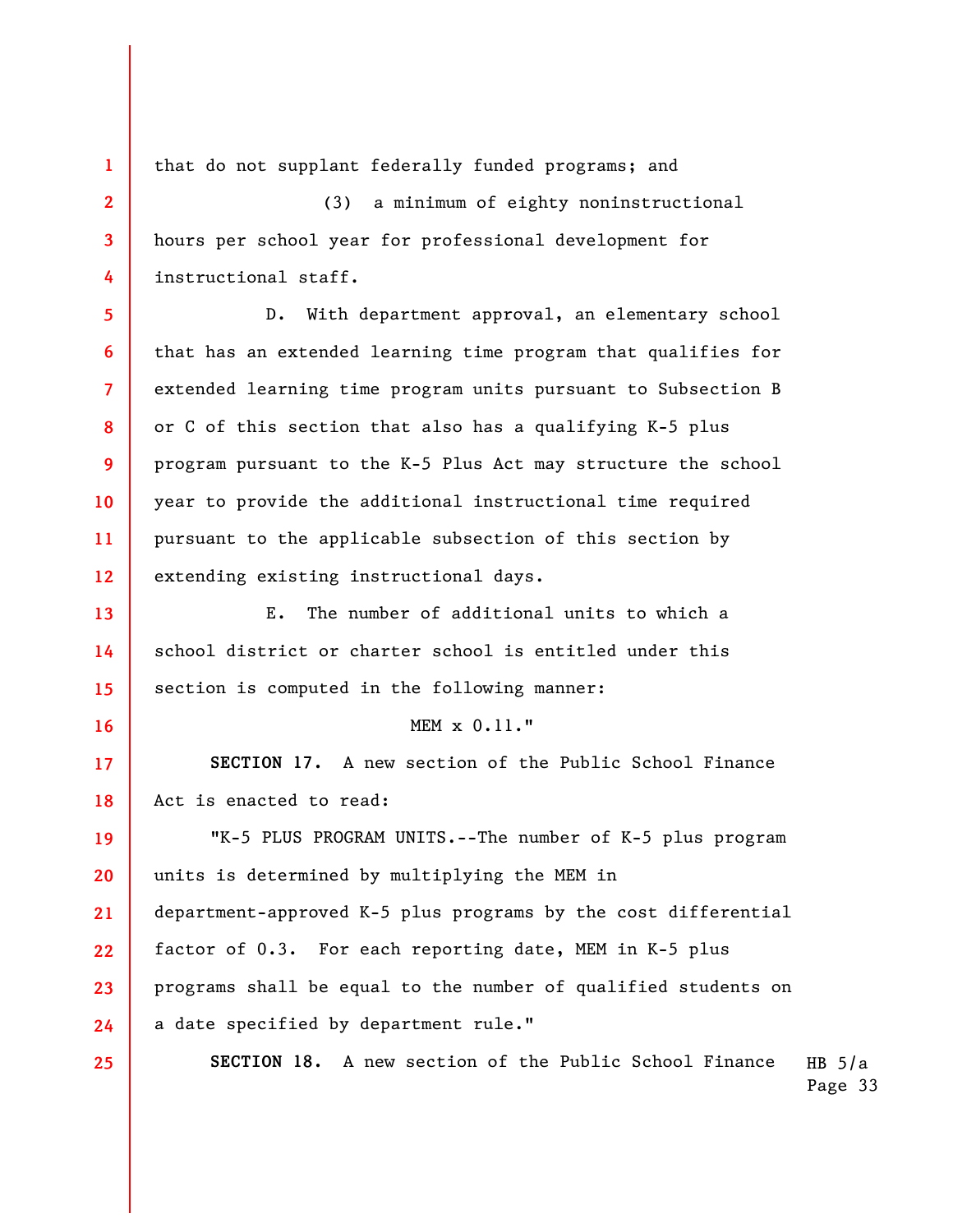**1 2** 

**3** 

**4** 

**5** 

**6** 

**7** 

**8** 

**9** 

**10** 

**11** 

**12** 

**13** 

**14** 

**15** 

**16** 

**17** 

Act is enacted to read:

"NEW PROGRAM FUNDING.--For the first year of programs operating pursuant to the K-5 Plus Act, the Bilingual Multicultural Education Act, the Fine Arts Education Act or for extended learning time programs, a school district or charter school shall generate the applicable program units. A school district's or charter school's budget shall be based on the projected number of program units for the program's first year of operation and shall be adjusted using the qualified MEM on the first reporting date of the current school year."

**SECTION 19.** A new section of the Public School Finance Act is enacted to read:

"PUBLIC EDUCATION REFORM FUND CREATED.--

A. The "public education reform fund" is created as a nonreverting fund in the state treasury and consists of appropriations; unspecified gifts, grants and donations to the fund; and income from investment of the fund.

**18 19 20 21 22 23 24 25**  B. Subject to legislative appropriation, money in the fund is appropriated to the department for the purposes of implementing evidence-based public education initiatives related to high-quality teaching and school leadership, extended learning opportunities for students, educational interventions for at-risk students, effective and efficient school administration or promoting public education accountability."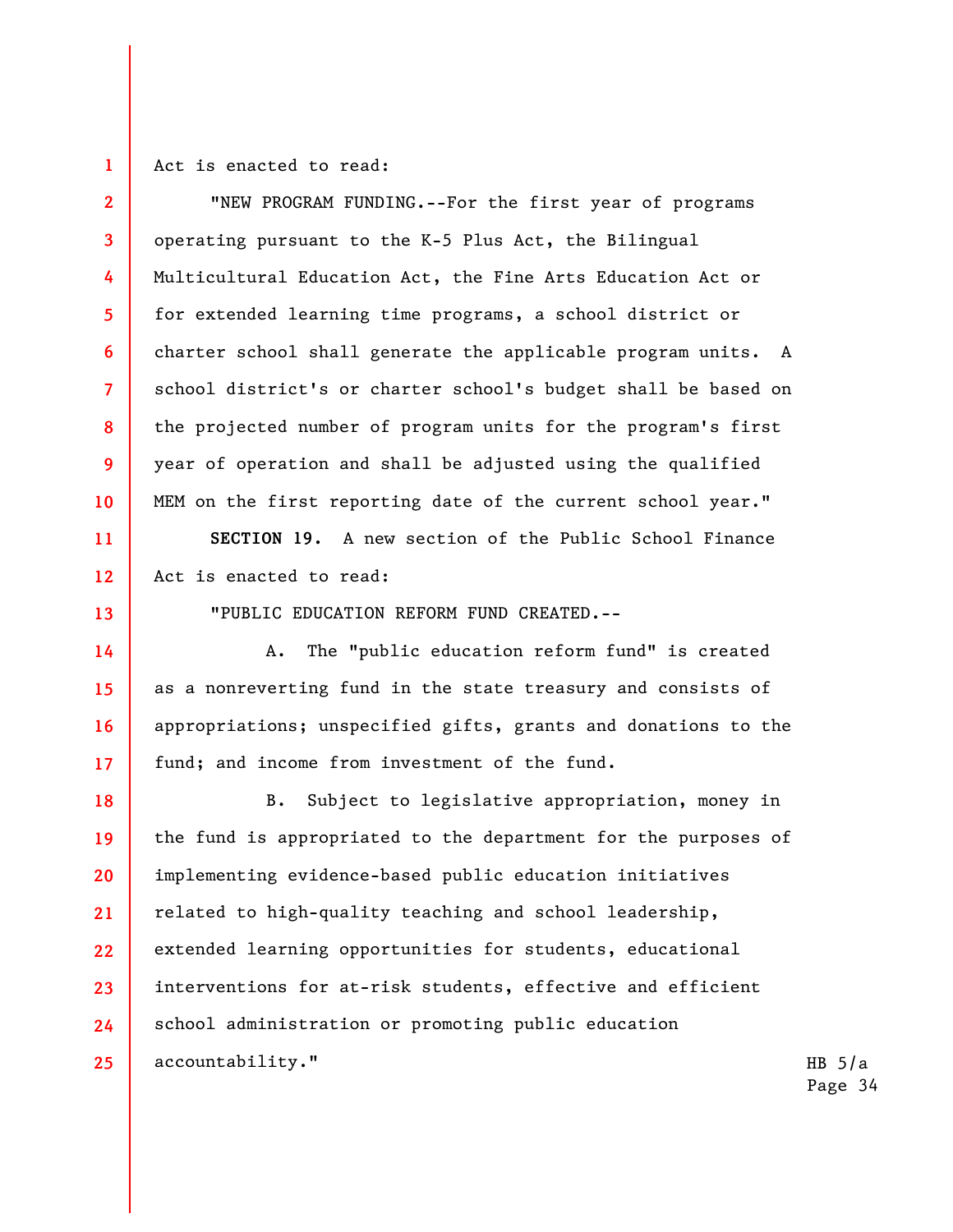**1 2 3 4 5 6 7 8 9 10 11 12 13 14 15 16 17 18 19 20 21 22 23 24 SECTION 20.** Section 22-8B-6 NMSA 1978 (being Laws 1999, Chapter 281, Section 6, as amended) is amended to read: "22-8B-6. CHARTER SCHOOL REQUIREMENTS--APPLICATION PROCESS--AUTHORIZATION--STATE BOARD OF FINANCE DESIGNATION REQUIRED--PUBLIC HEARINGS--SUBCOMMITTEES.-- A. A local school board has the authority to approve the establishment of a locally chartered charter school within that local school board's district. B. No later than the second Tuesday of January of the year in which an application will be filed, the organizers of a proposed charter school shall provide written notification to the commission and the school district in which the charter school is proposed to be located of their intent to establish a charter school. Failure to notify may result in an application not being accepted. C. A charter school applicant shall apply to either a local school board or the commission for a charter. If an application is submitted to a chartering authority, the chartering authority shall process the application. Applications for initial charters shall be submitted by June 1 to be eligible for consideration for the following fiscal year; provided that the June 1 deadline may be waived upon agreement of the applicant and the chartering authority. D. An application shall include the total number

of grades the charter school proposes to provide, either

**25**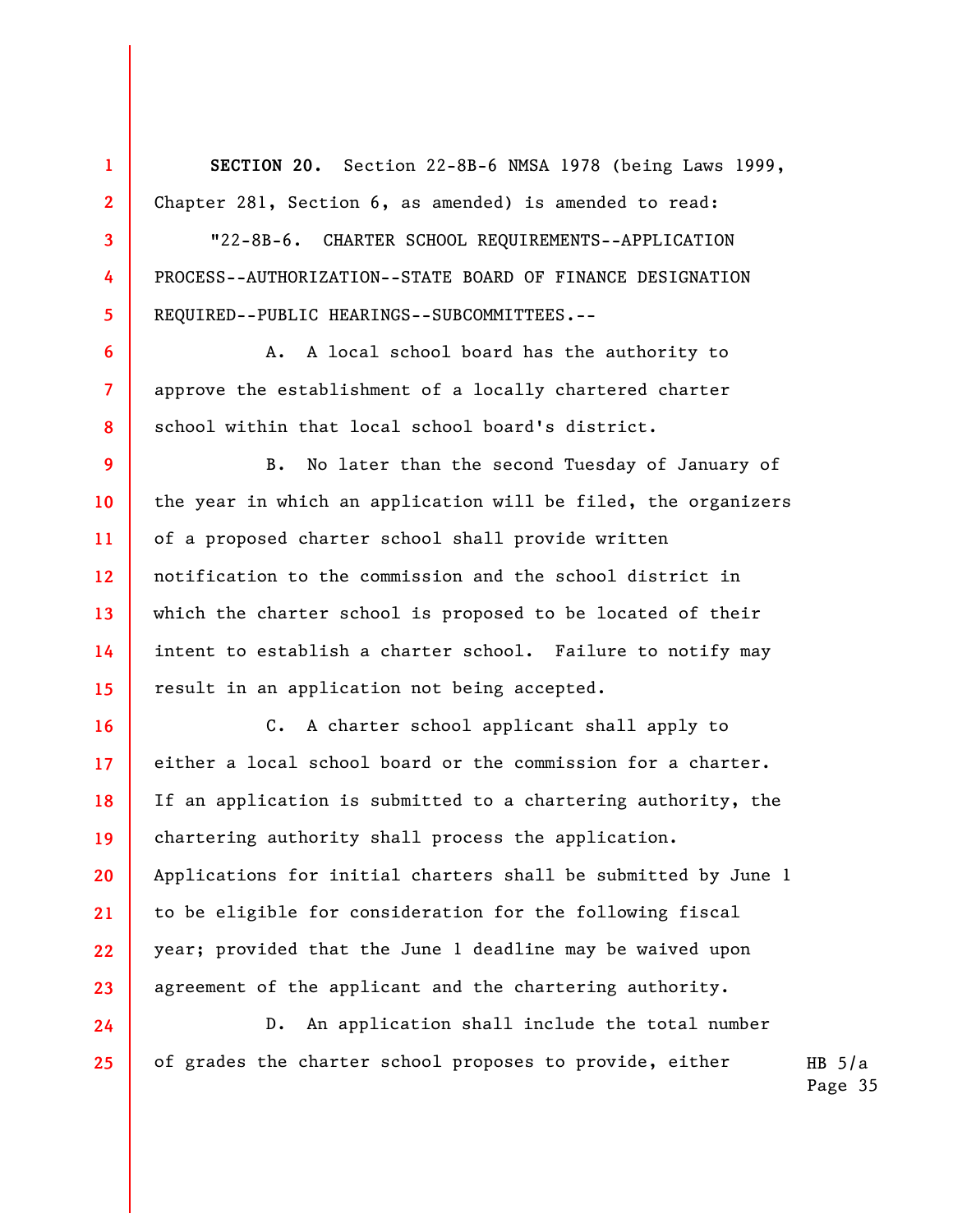immediately or phased. A charter school may decrease the number of grades it eventually offers, but it shall not increase the number of grades or the total number of students proposed to be served in each grade.

**1** 

**2** 

**3** 

**4** 

**5** 

**6** 

**7** 

**8** 

**9** 

**10** 

**11** 

**12** 

**13** 

**14** 

**15** 

**16** 

**17** 

**24** 

**25** 

E. An application shall include the total number of students the charter school proposes to serve in each of the charter school's first three years of operation. No later than June 15, each local school board and the commission shall notify the department as to the number of students each charter school applicant proposes to serve in each year.

F. An application shall include a detailed description of the charter school's projected facility needs, including projected requests for capital outlay assistance that have been approved by the director of the public school facilities authority or the director's designee. The director shall respond to a written request for review from a charter applicant within forty-five days of the request.

**18 19 20 21 22 23**  G. An application may be made by one or more teachers, parents or community members or by a public postsecondary educational institution or nonprofit organization. Municipalities, counties, private post-secondary educational institutions and for-profit business entities are not eligible to apply for or receive a charter.

HB  $5/a$ H. An initial application for a charter school shall not be made after June 30, 2007 if the proposed charter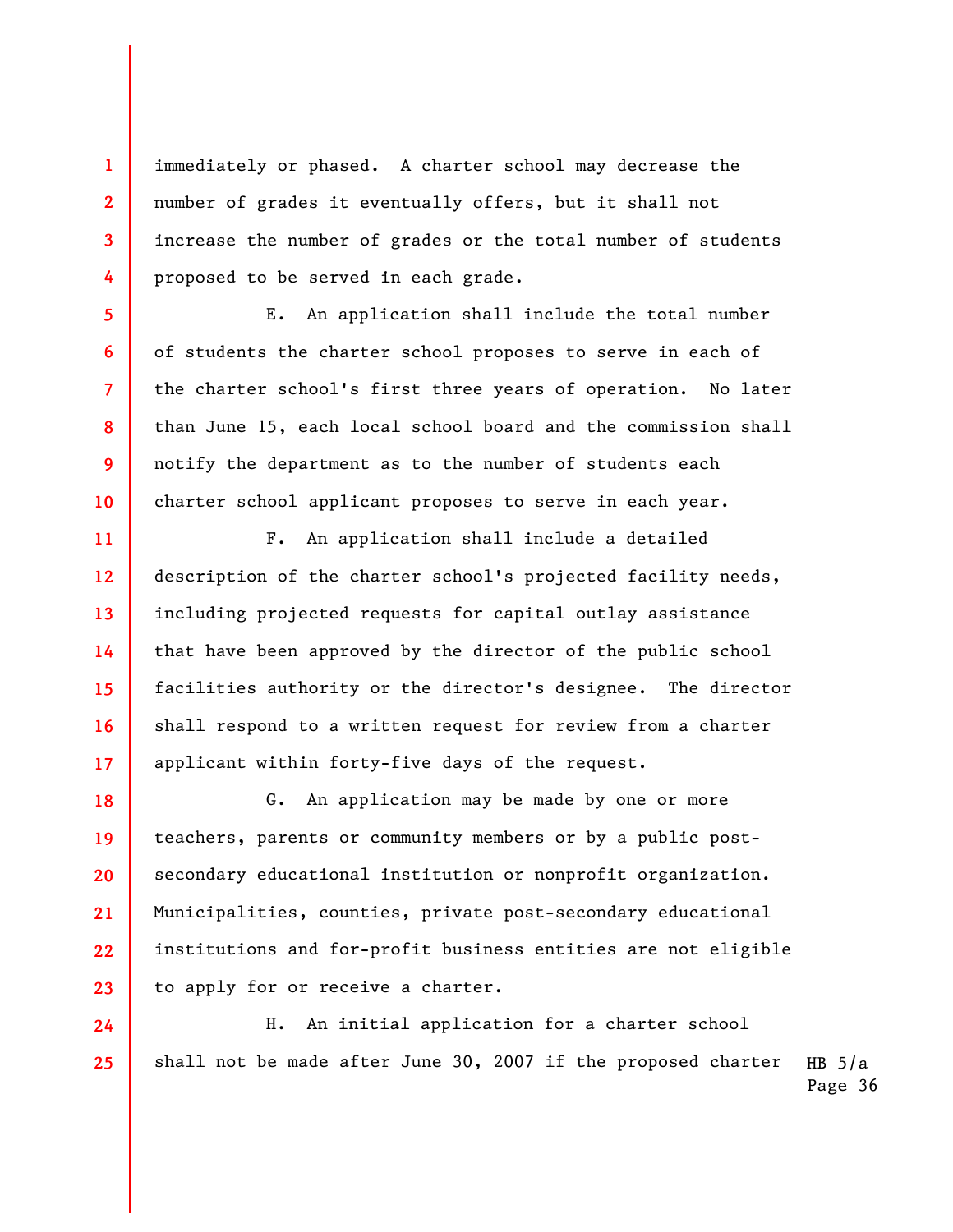school's proposed enrollment for all grades or the proposed charter school's proposed enrollment for all grades in combination with any other charter school's enrollment for all grades would equal or exceed ten percent of the total MEM of the school district in which the charter school will be geographically located and that school district has a total enrollment of not more than one thousand three hundred students.

**1** 

**2** 

**3** 

**4** 

**5** 

**6** 

**7** 

**8** 

**9 10 11**  I. A state-chartered charter school shall not be approved for operation unless its governing body has qualified to be a board of finance.

**12 13 14**  J. The chartering authority shall receive and review all applications for charter schools submitted to it. The chartering authority shall not charge application fees.

**15 16 17 18 19 20 21 22 23 24 25**  K. The chartering authority shall hold at least one public hearing in the school district in which the charter school is proposed to be located to obtain information and community input to assist it in its decision whether to grant a charter school application. The chartering authority may designate a subcommittee of no fewer than three members to hold the public hearing, and, if so, the hearing shall be transcribed for later review by other members of the chartering authority. Community input may include written or oral comments in favor of or in opposition to the application from the applicant, the local community and, for state-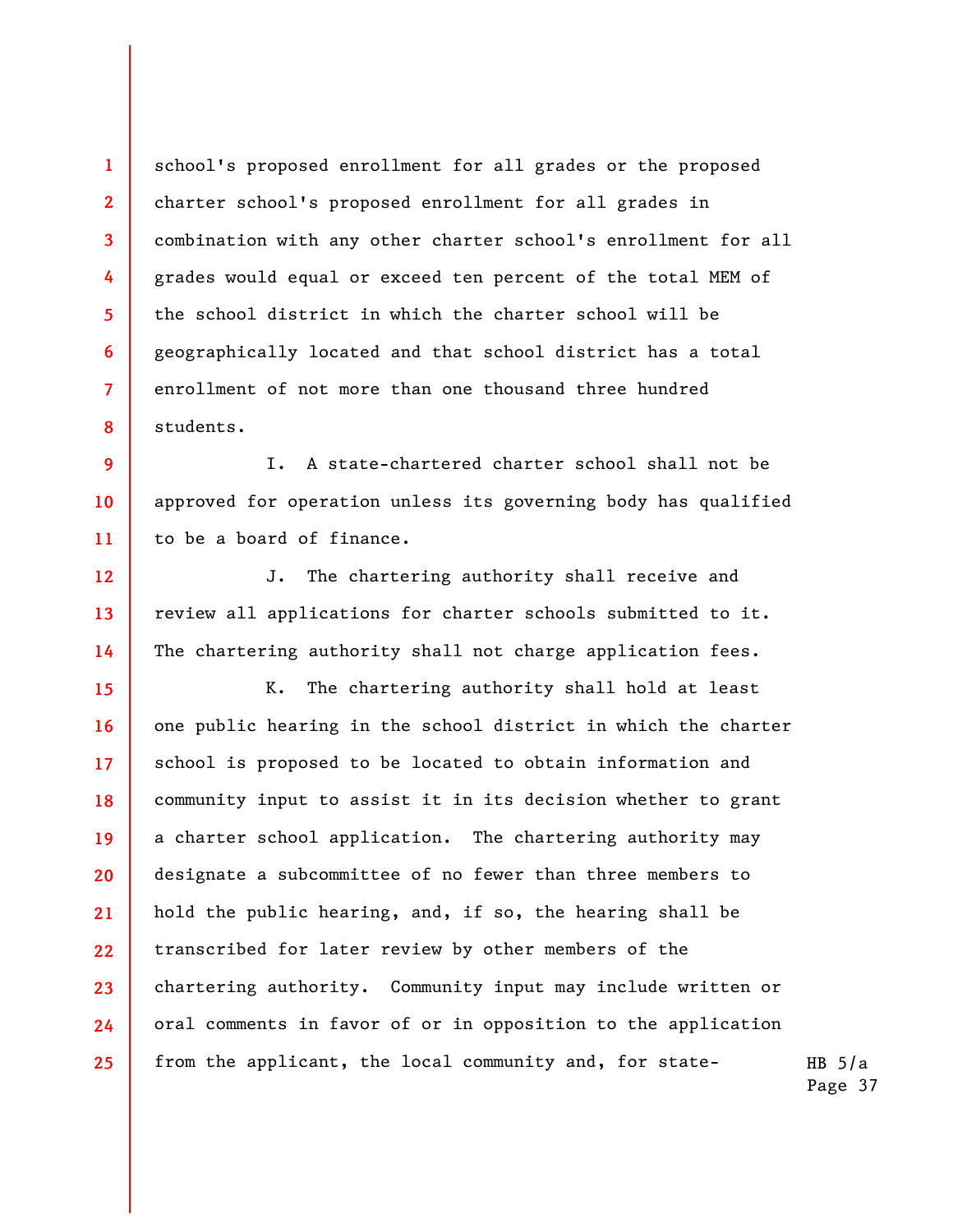chartered charter schools, the local school board and school district in whose geographical boundaries the charter school is proposed to be located.

**1** 

**2** 

**3** 

**25** 

**4 5 6 7 8 9 10 11 12 13 14 15 16**  L. The chartering authority shall rule on the application for a charter school in a public meeting by September 1 of the year the application was received; provided, however, that prior to ruling on the application for which a designated subcommittee was used, any member of the chartering authority who was not present at the public hearing shall receive the transcript of the public hearing together with documents submitted for the public hearing. If not ruled upon by that date, the charter application shall be automatically reviewed by the secretary in accordance with the provisions of Section 22-8B-7 NMSA 1978. The charter school applicant and the chartering authority may, however, jointly waive the deadlines set forth in this section.

**17 18 19**  M. A chartering authority may approve, approve with conditions or deny an application. A chartering authority may deny an application if:

**20 21 22**  (1) the application is incomplete or inadequate; (2) the application does not propose to

**23 24**  offer an educational program consistent with the requirements and purposes of the Charter Schools Act;

> HB  $5/a$ Page 38 (3) the proposed head administrator or other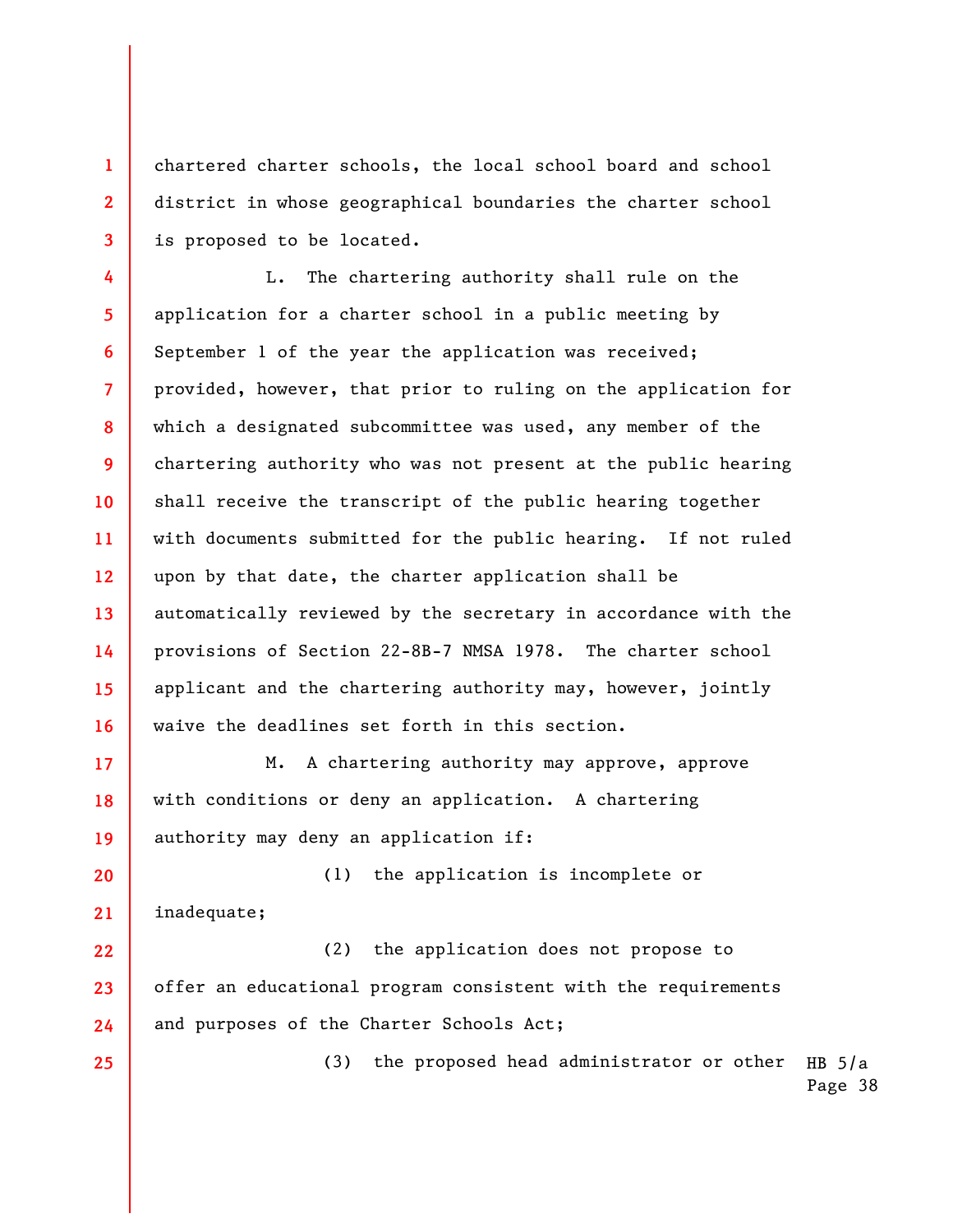administrative or fiscal staff was involved with another charter school whose charter was denied or revoked for fiscal mismanagement or the proposed head administrator or other administrative or fiscal staff was discharged from a public school for fiscal mismanagement;

**1** 

**2** 

**3** 

**4** 

**5** 

**6** 

**7** 

**8** 

**9** 

**10** 

**11** 

**12** 

**13** 

**25** 

(4) for a proposed state-chartered charter school, it does not request to have the governing body of the charter school designated as a board of finance or the governing body does not qualify as a board of finance; or

(5) the application is otherwise contrary to the best interests of the charter school's projected students, the local community or the school district in whose geographic boundaries the charter school applies to operate.

**14 15 16 17 18 19 20**  N. If the chartering authority denies a charter school application or approves the application with conditions, it shall state its reasons for the denial or conditions in writing within fourteen days of the meeting. If the chartering authority grants a charter, the approved charter shall be provided to the applicant together with any imposed conditions.

**21 22 23 24**  O. A charter school that has received a notice from the chartering authority denying approval of the charter shall have a right to a hearing by the secretary as provided in Section 22-8B-7 NMSA 1978."

**SECTION 21.** Section 22-10A-7 NMSA 1978 (being Laws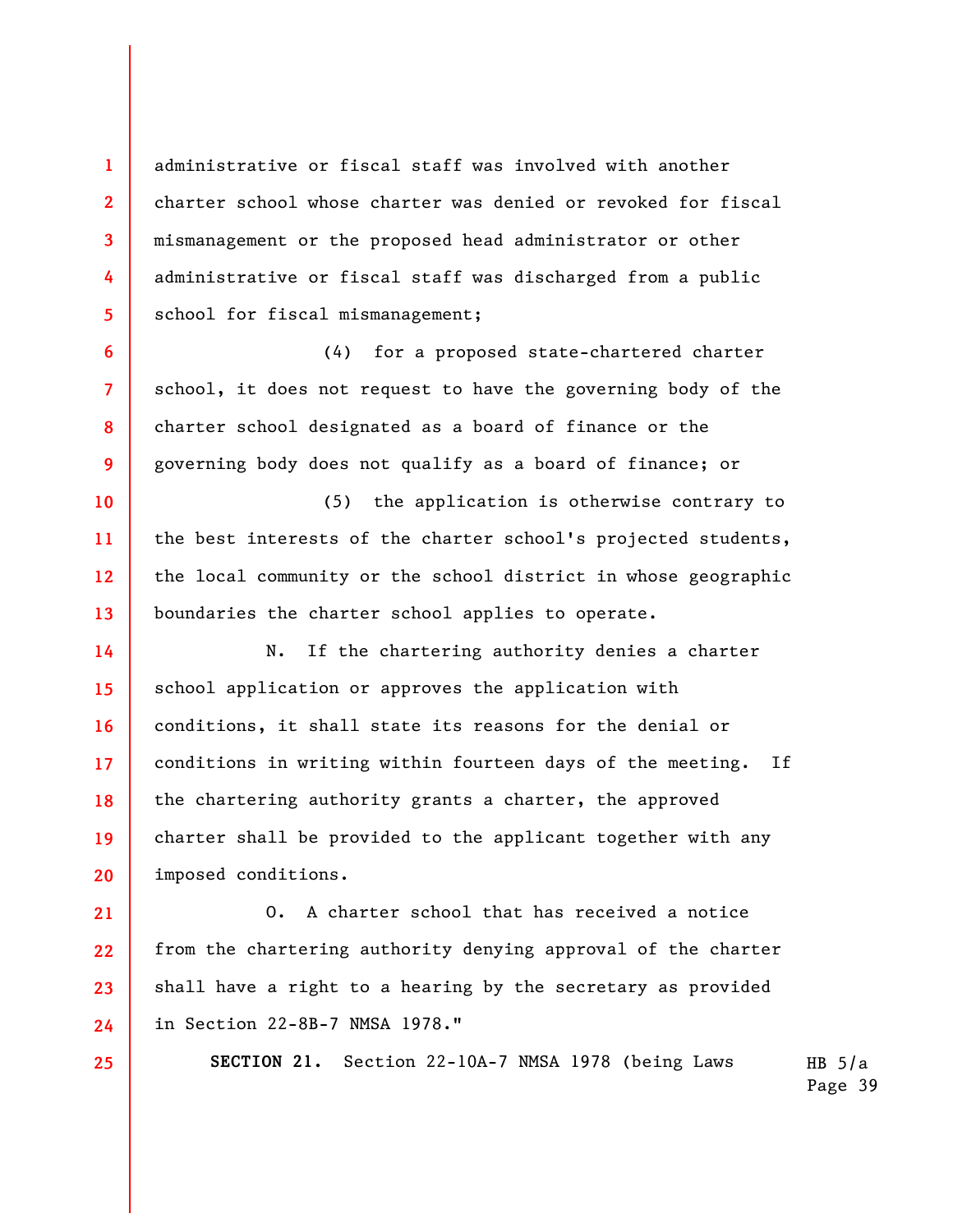2003, Chapter 153, Section 38, as amended) is amended to read: "22-10A-7. LEVEL ONE LICENSURE.--

**1** 

**2** 

**3** 

**4** 

**5** 

**6** 

**7** 

**8** 

**9** 

A. A level one license is a provisional five-year license for beginning teachers that requires as a condition of licensure that the licensee undergo a formal mentorship program for at least one full school year and an annual intensive performance evaluation by a school administrator for at least three full school years before applying for a level two license.

**10 11 12 13 14 15 16 17 18 19**  B. Each school district, in accordance with department rules, shall provide for the mentorship and evaluation of level one teachers. At the end of each year and at the end of the license period, the level one teacher shall be evaluated for competency. If the teacher fails to demonstrate satisfactory progress and competence annually, the teacher may be terminated as provided in Section 22-10A-24 NMSA 1978. If the teacher has not demonstrated satisfactory progress and competence by the end of the five-year period, the teacher shall not be granted a level two license.

**20 21 22**  C. Except in exigent circumstances defined by department rule, a level one license shall not be extended beyond the initial period.

**23 24 25**  D. The department shall issue a standard level one license to an applicant who is at least eighteen years of age who: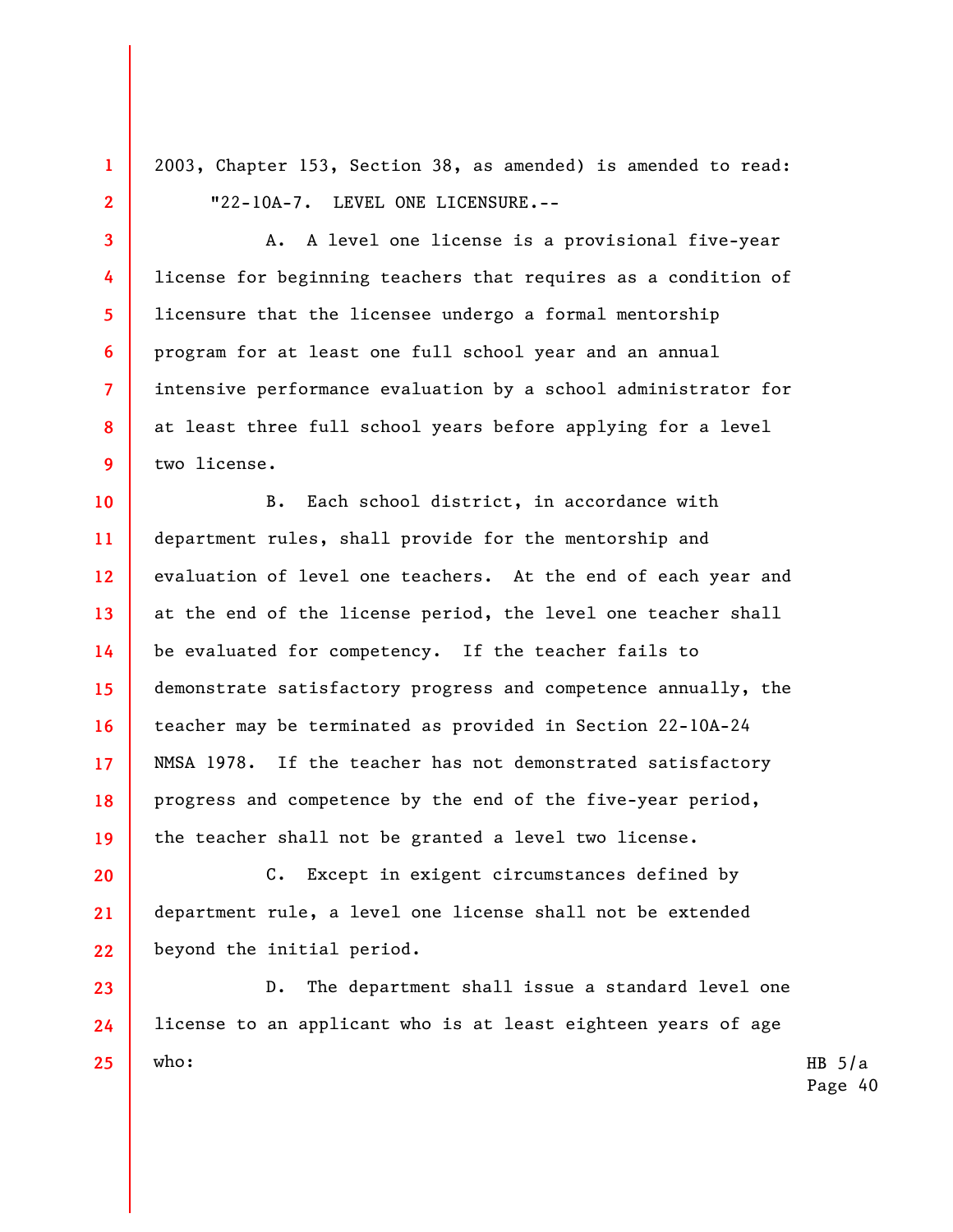HB  $5/a$ Page 41 **1 2 3 4 5 6 7 8 9 10 11 12 13 14 15 16 17 18 19 20 21 22 23 24 25**  (1) holds a baccalaureate degree from an accredited educational institution; (2) has successfully completed a departmentapproved teacher preparation program from a nationally accredited or state-approved educational institution; (3) has passed the New Mexico teacher assessments examination, including for elementary licensure beginning January 1, 2013, a rigorous assessment of the candidate's knowledge of the science of teaching reading; and (4) meets other qualifications for level one licensure, including clearance of the required background check. E. The department shall issue an alternative level one license to an applicant who meets the requirements of Section 22-10A-8 NMSA 1978. F. The department shall establish competencies and qualifications for specific grade levels, types and subject areas of level one licensure, including early childhood, elementary, middle school, secondary, special and vocational education. G. The minimum salary for a level one teacher is provided that teachers in an extended learning time program or K-5 plus program shall receive additional salary at the same rate as their base salary for that teaching time." **SECTION 22.** Section 22-10A-10 NMSA 1978 (being Laws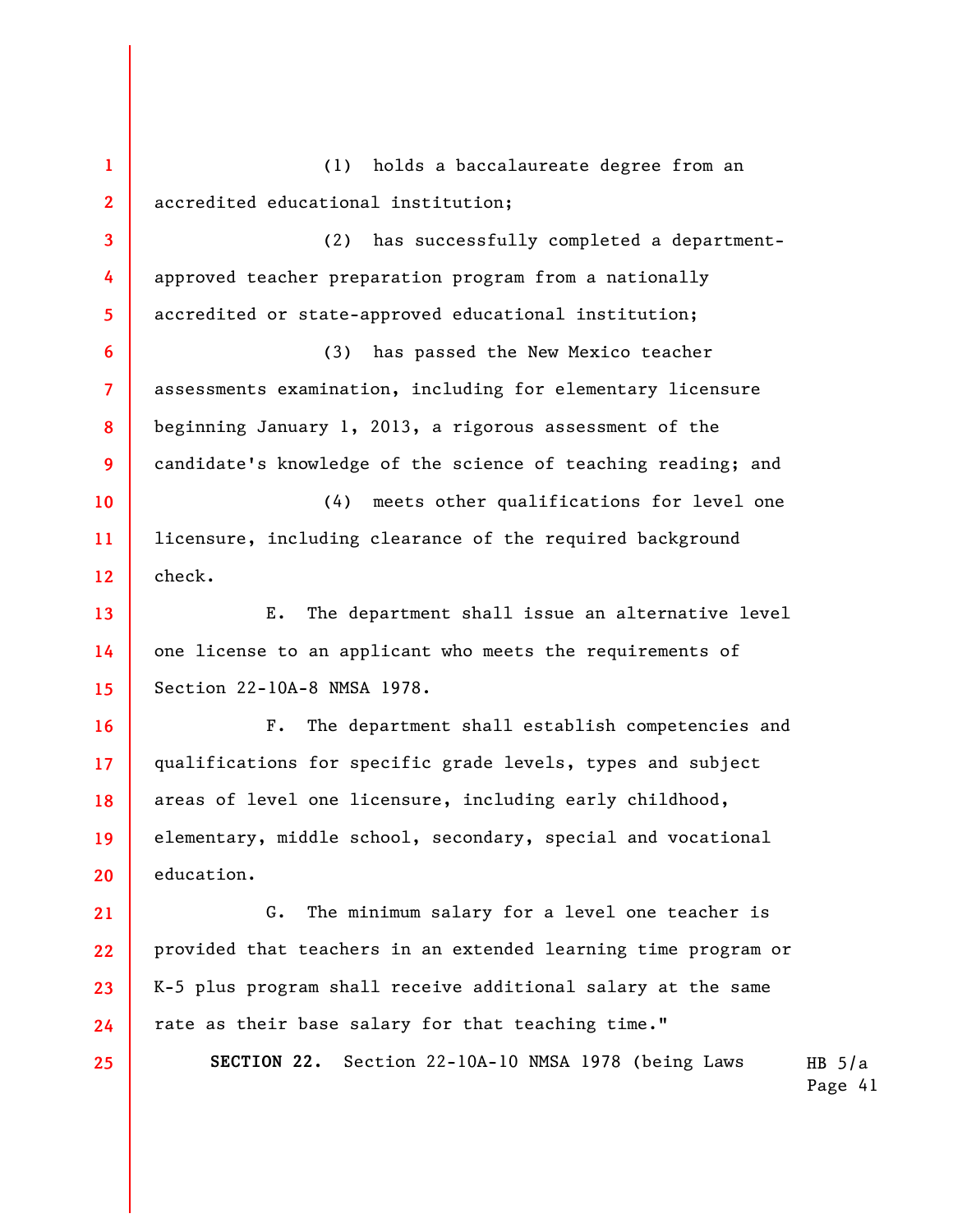2003, Chapter 153, Section 41, as amended) is amended to read: "22-10A-10. LEVEL TWO LICENSURE.--

**1** 

**2** 

**3** 

**4** 

**5** 

**6** 

**7** 

**8** 

**9** 

**10** 

**11** 

**12** 

**24** 

**25** 

A. A level two license is a nine-year license granted to a teacher who meets the qualifications for that level and who annually demonstrates essential competency to teach. If a level two teacher does not demonstrate essential competency in a given school year, the school district shall provide the teacher with additional professional development and peer intervention during the following school year. If by the end of that school year the teacher fails to demonstrate essential competency, a school district may choose not to contract with the teacher to teach in the classroom.

**13 14 15 16 17 18 19**  B. The department shall issue a level two license to an applicant who successfully completes the level one license or is granted reciprocity as provided by department rules; demonstrates essential competency required by the department as verified by the local superintendent through the highly objective uniform statewide standard of evaluation; and meets other qualifications as required by the department.

**20 21 22 23**  C. The department shall provide for qualifications for specific grade levels, types and subject areas of level two licensure, including early childhood, elementary, middle, secondary, special and vocational education.

provided that teachers in an extended learning time program or <code>HB</code> 5/a Page 42 D. The minimum salary for a level two teacher is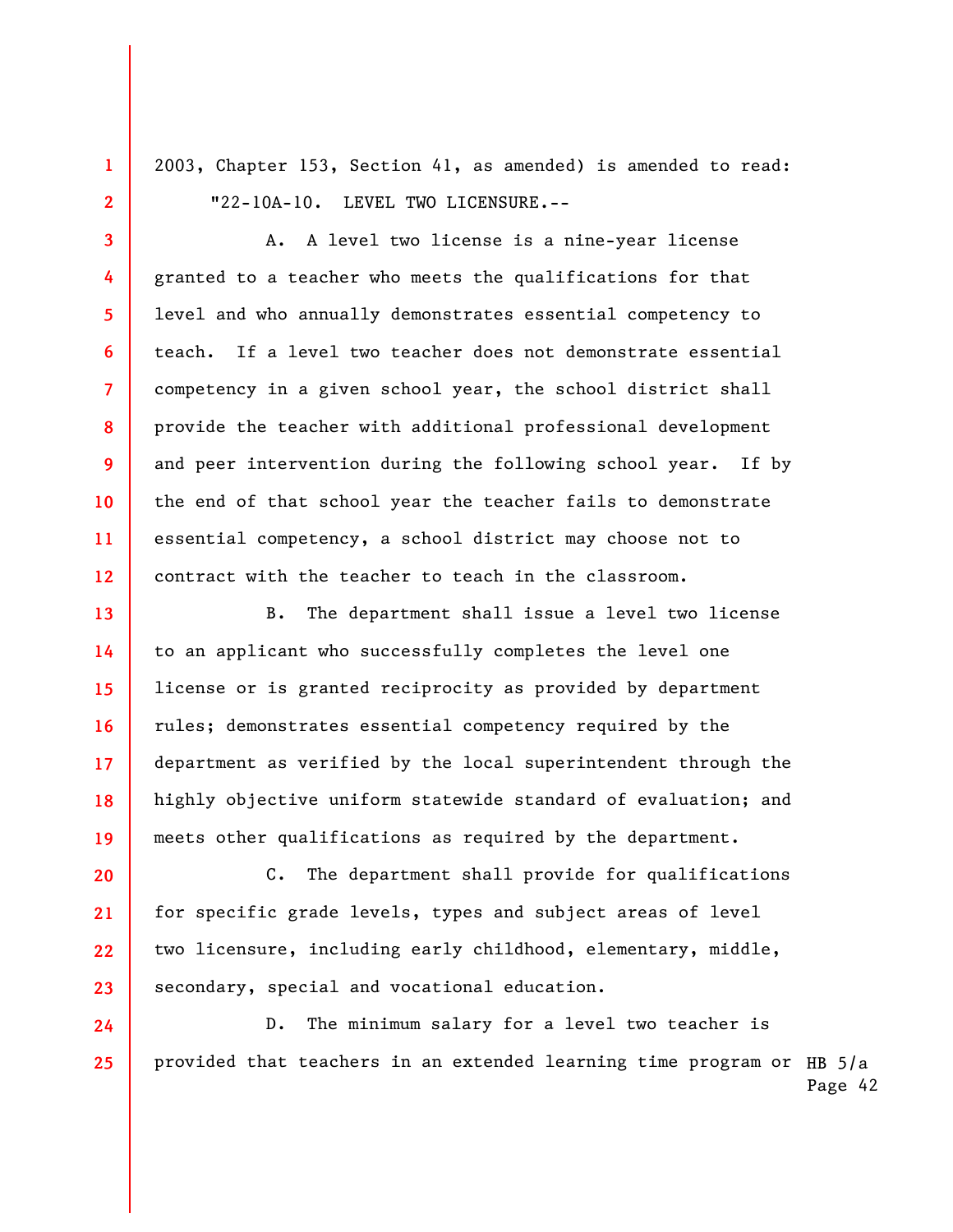K-5 plus program shall receive additional salary at the same rate as their base salary for that teaching time."

**SECTION 23.** Section 22-10A-11 NMSA 1978 (being Laws 2003, Chapter 153, Section 42, as amended) is amended to read:

"22-10A-11. LEVEL THREE LICENSURE--TRACKS FOR TEACHERS.--

A. A level three-A license is a nine-year license granted to a teacher who meets the qualifications for that level and who annually demonstrates instructional leader competencies. If a level three-A teacher does not demonstrate essential competency in a given school year, the school district shall provide the teacher with additional professional development and peer intervention during the following school year. If by the end of that school year the teacher fails to demonstrate essential competency, a school district may choose not to contract with the teacher to teach in the classroom.

standard of evaluation; and meets other qualifications for the  $_{\rm HB}$  5/a Page 43 **19 20 21 22 23 24 25**  B. The department shall grant a level three-A license to an applicant who has been a level two teacher for at least three years and holds a post-baccalaureate degree or national board for professional teaching standards certification; demonstrates instructional leader competence as required by the department and verified by the local superintendent through the highly objective uniform statewide

**1**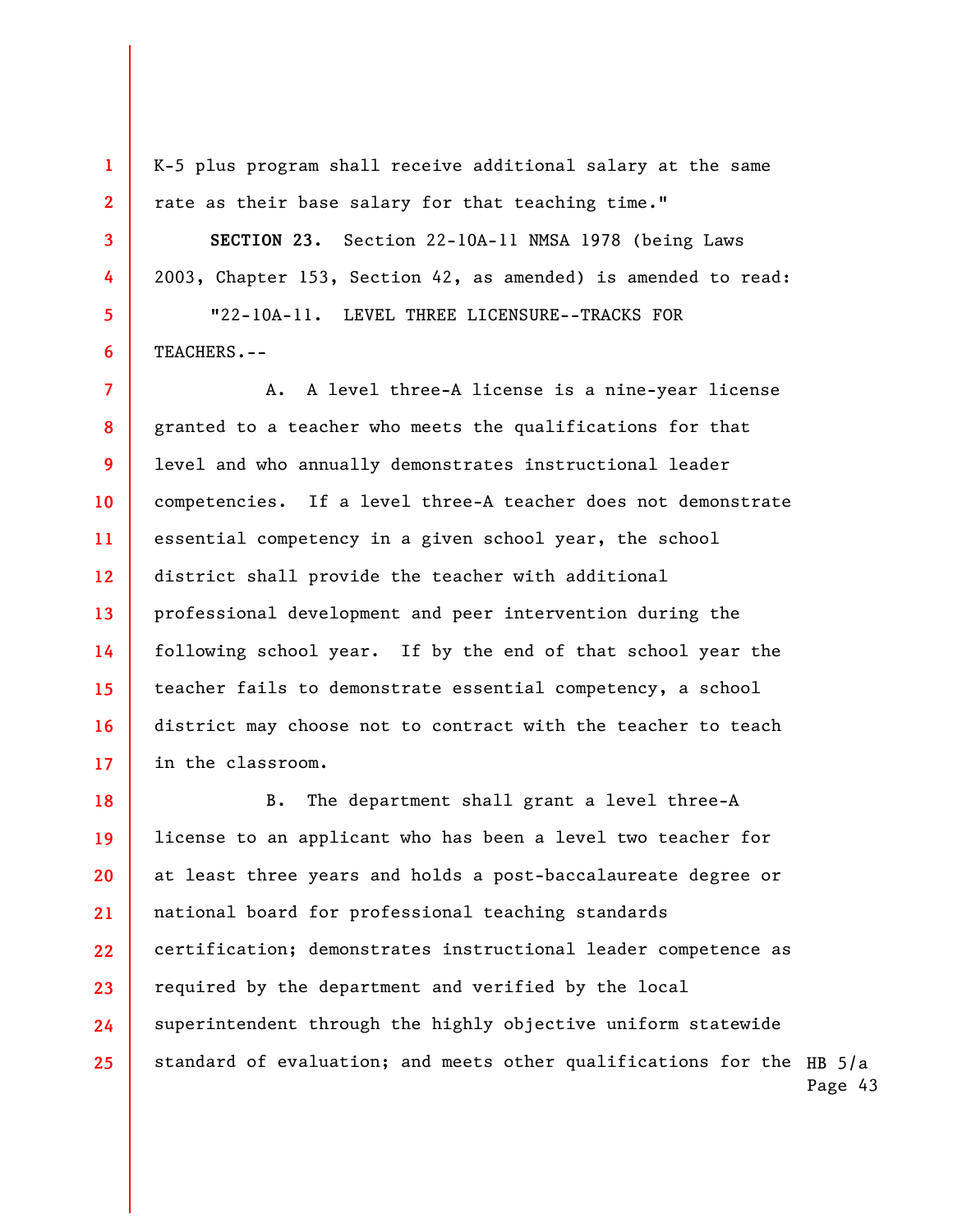license.

**1** 

HB  $5/a$ Page 44 **2 3 4 5 6 7 8 9 10 11 12 13 14 15 16 17 18 19 20 21 22 23 24 25**  C. The minimum salary for a level three-A teacher is provided that teachers in an extended learning time program or K-5 plus program shall receive additional salary at the same rate as their base salary for that teaching time. D. The minimum salary for a counselor who holds a level three or three-A license as provided in the School Personnel Act and rules promulgated by the department shall be the same as provided for level three-A teachers pursuant to Subsection C of this section." **SECTION 24.** Section 22-10A-11.4 NMSA 1978 (being Laws 2015, Chapter 74, Section 2) is amended to read: "22-10A-11.4. LEVEL THREE-B ADMINISTRATOR'S LICENSE-- TRACKS FOR SCHOOL ADMINISTRATOR LICENSURE.-- A. A level three-B administrator's license is a five-year license granted to an applicant who meets the qualifications for that license. Licenses may be renewed upon satisfactory annual demonstration of instructional leader and administrative competency. B. The department shall grant a level three-B administrator's license to an applicant who: (1) has completed a department-approved administrator preparation program; (2) holds a current level two or level three teacher's license; and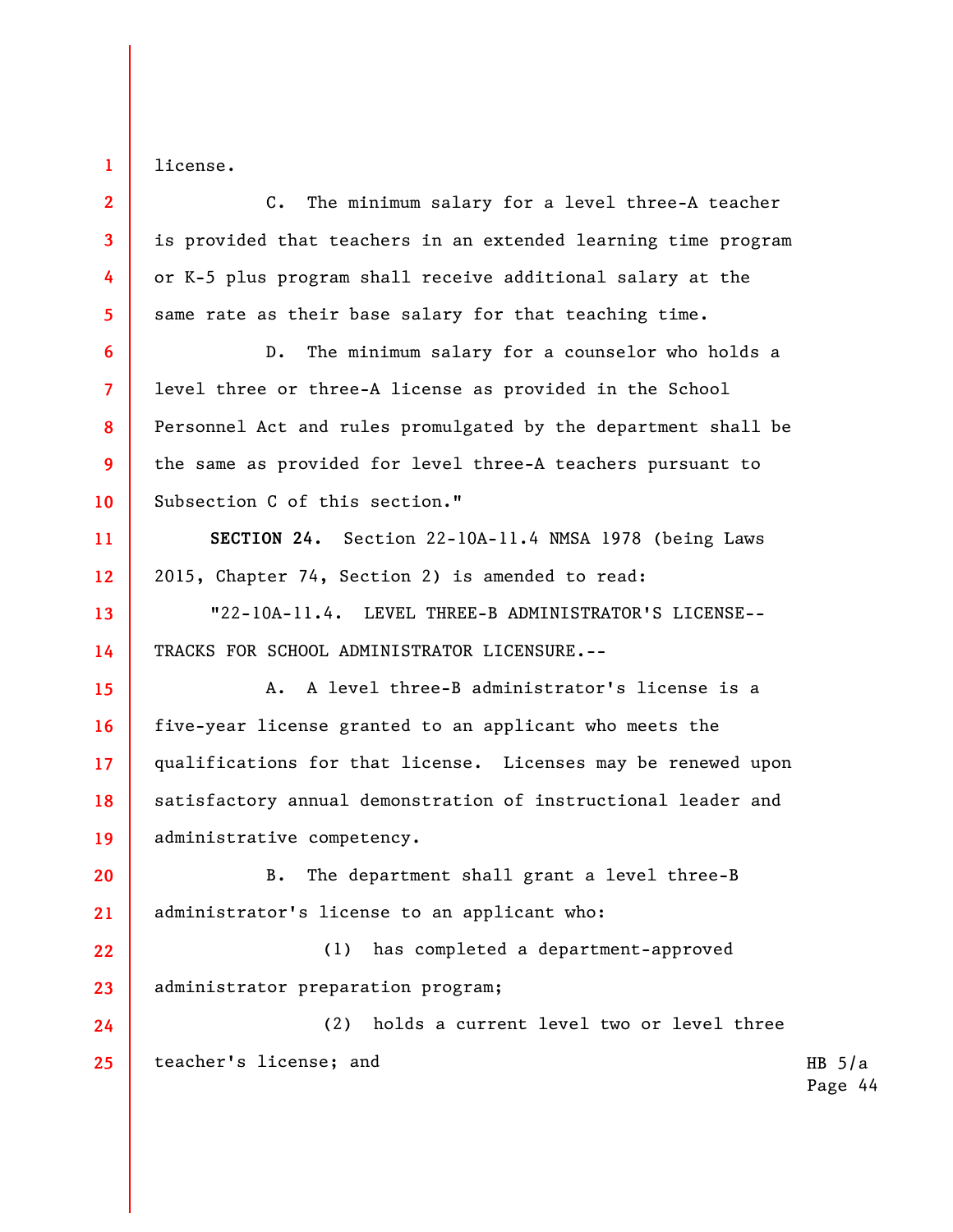**1 2 3**  (3) holds a post-baccalaureate degree or national board for professional teaching standards certification.

**4** 

**5** 

**6** 

**7** 

C. The minimum annual salary for a licensed school principal or assistant school principal is the minimum salary for a level three-A teacher multiplied by the applicable responsibility factor.

**8 9 10 11 12 13 14**  D. The department shall adopt a highly objective uniform statewide standard of evaluation, including data sources linked to student achievement and an educational plan for student success progress, for school principals and assistant school principals and rules for the implementation of that evaluation system linked to the level of responsibility at each school level.

**15 16 17 18**  E. As used in this section, "level three-B administrator's license" means a five-year license granted to an applicant who meets the qualifications pursuant to this section and department rules."

**19 20 21 22 23 24 25 SECTION 25.** TEMPORARY PROVISION--FUND TRANSFER.--Any unexpended or unencumbered balances remaining in the K-3 plus fund on June 30, 2019 shall be transferred to the state-support reserve fund and up to three million dollars (\$3,000,000) shall be transferred to the public education department to implement Section 26 of this 2019 act in fiscal year 2020.